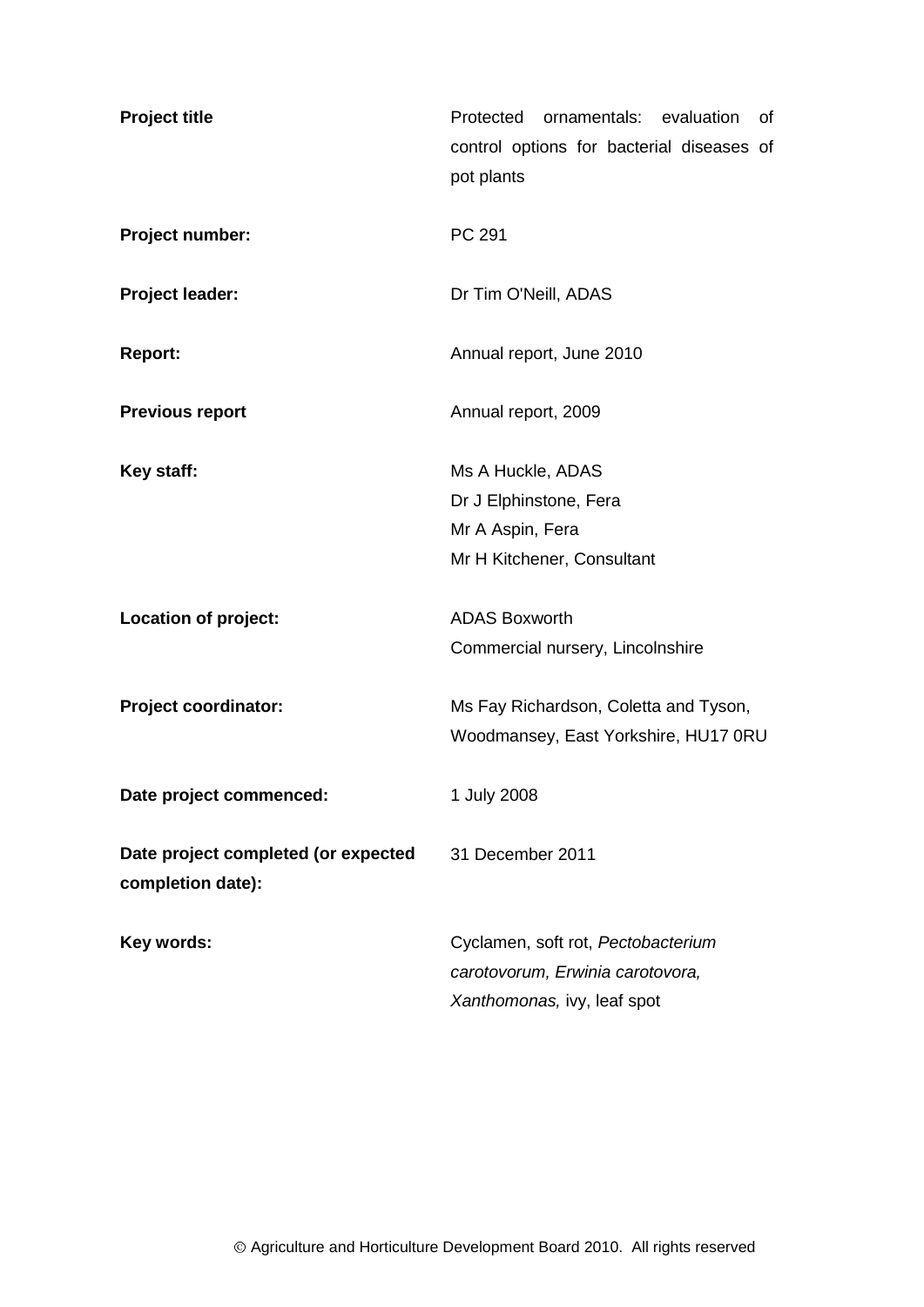## **DISCLAIMER:**

*AHDB, operating through its HDC division seeks to ensure that the information contained within this document is accurate at the time of printing. No warranty is given in respect thereof and, to the maximum extent permitted by law the Agriculture and Horticulture Development Board accepts no liability for loss, damage or injury howsoever caused (including that caused by negligence) or suffered directly or indirectly in relation to information and opinions contained in or omitted from this document.* 

*Copyright, Agriculture and Horticulture Development Board 2010. All rights reserved.*

*No part of this publication may be reproduced in any material form (including by photocopy or storage in any medium by electronic means) or any copy or adaptation stored, published or distributed (by physical, electronic or other means) without the prior permission in writing of the Agriculture and Horticulture Development Board, other than by reproduction in an unmodified form for the sole purpose of use as an information resource when the Agriculture and Horticulture Development Board or HDC is clearly acknowledged as the source, or in accordance with the provisions of the Copyright, Designs and Patents Act 1988. All rights reserved.* 

*AHDB (logo) is a registered trademark of the Agriculture and Horticulture Development Board.*

*HDC is a registered trademark of the Agriculture and Horticulture Development Board, for use by its HDC division.*

*All other trademarks, logos and brand names contained in this publication are the trademarks of their respective holders. No rights are granted without the prior written permission of the relevant owners.*

The results and conclusions in this report are based on an investigation conducted over a one-year period. The conditions under which the experiments were carried out and the results have been reported in detail and with accuracy. However, because of the biological nature of the work it must be borne in mind that different circumstances and conditions could produce different results. Therefore, care must be taken with interpretation of the results, especially if they are used as the basis for commercial product recommendations.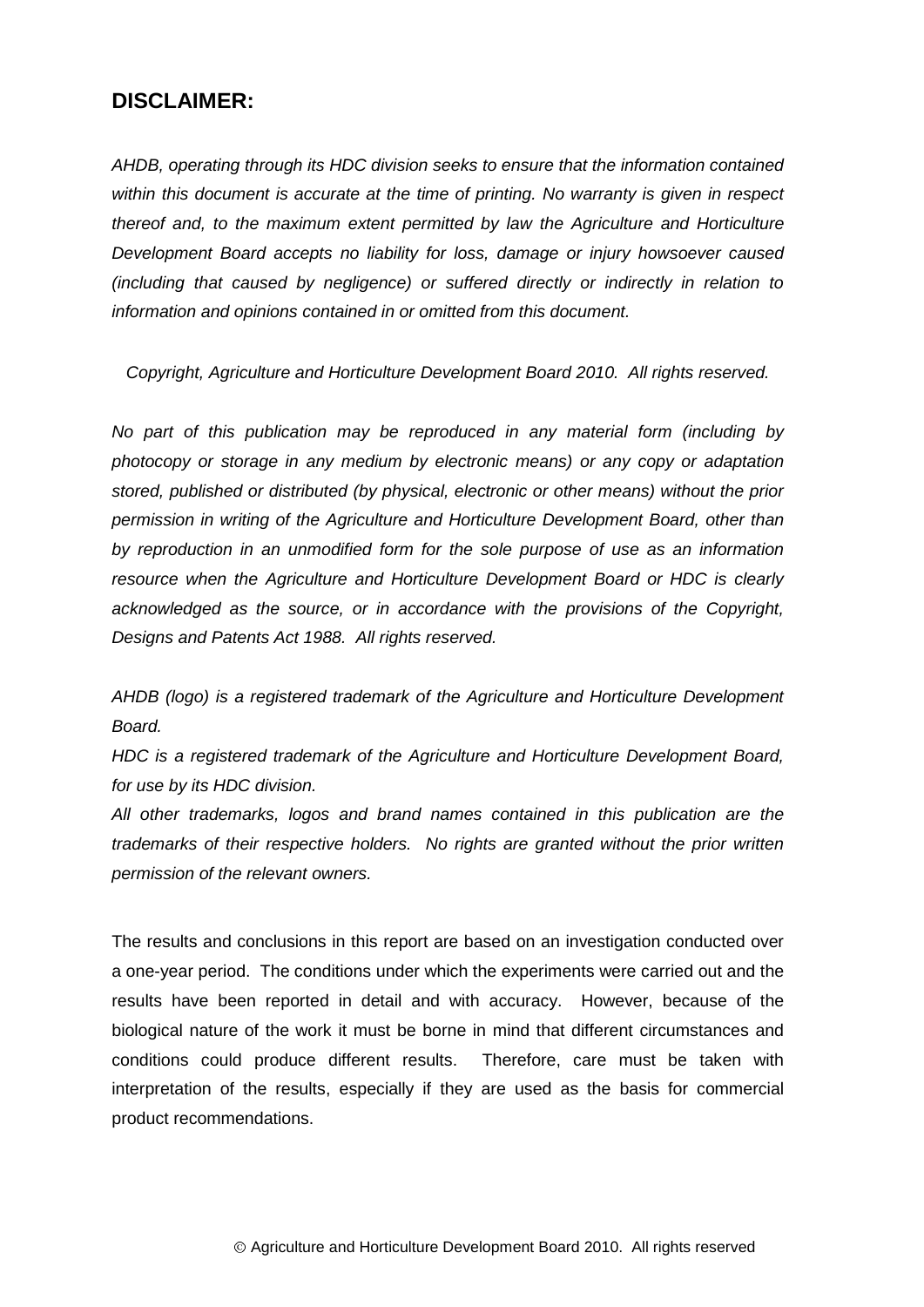# **AUTHENTICATION**

We declare that this work was done under our supervision according to the procedures described herein and that the report represents a true and accurate record of the results obtained.

| Dr Tim O'Neill<br><b>Plant Pathologist</b><br><b>ADAS</b> |  |
|-----------------------------------------------------------|--|
|                                                           |  |
| Dr John Elphinstone<br>Bacteriologist<br>Fera             |  |
|                                                           |  |
| <b>Report authorised by:</b>                              |  |
| Mr J Clarke                                               |  |
| Science and Business Development Manager<br><b>ADAS</b>   |  |
|                                                           |  |
| Dr D Slawson                                              |  |
| Pest and Disease Identification Programme Manager<br>Fera |  |
|                                                           |  |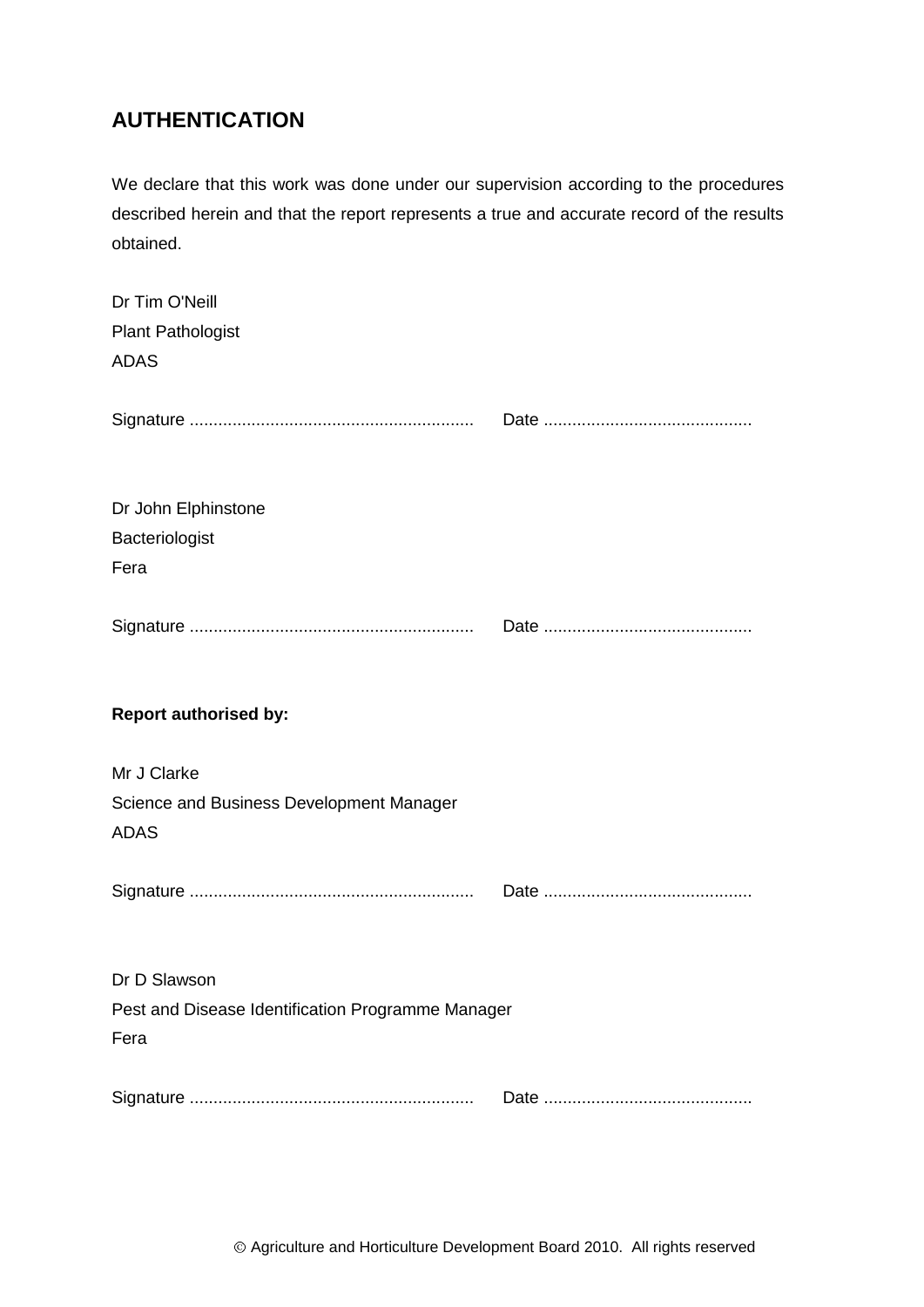# **CONTENTS**

| 4. EVALUATION OF CHEMICAL PROTECTIVE TREATMENTS AGAINST XANTHOMONAS HORTORUM PV. HEDERAE ON IVY  20 |  |
|-----------------------------------------------------------------------------------------------------|--|
|                                                                                                     |  |
|                                                                                                     |  |
|                                                                                                     |  |
| 5. EVALUATION OF AVAILABLE CHEMICAL DISINFECTANTS FOR EFFICACY IN REDUCING POPULATIONS OF           |  |
|                                                                                                     |  |
|                                                                                                     |  |
|                                                                                                     |  |
|                                                                                                     |  |
|                                                                                                     |  |
|                                                                                                     |  |
|                                                                                                     |  |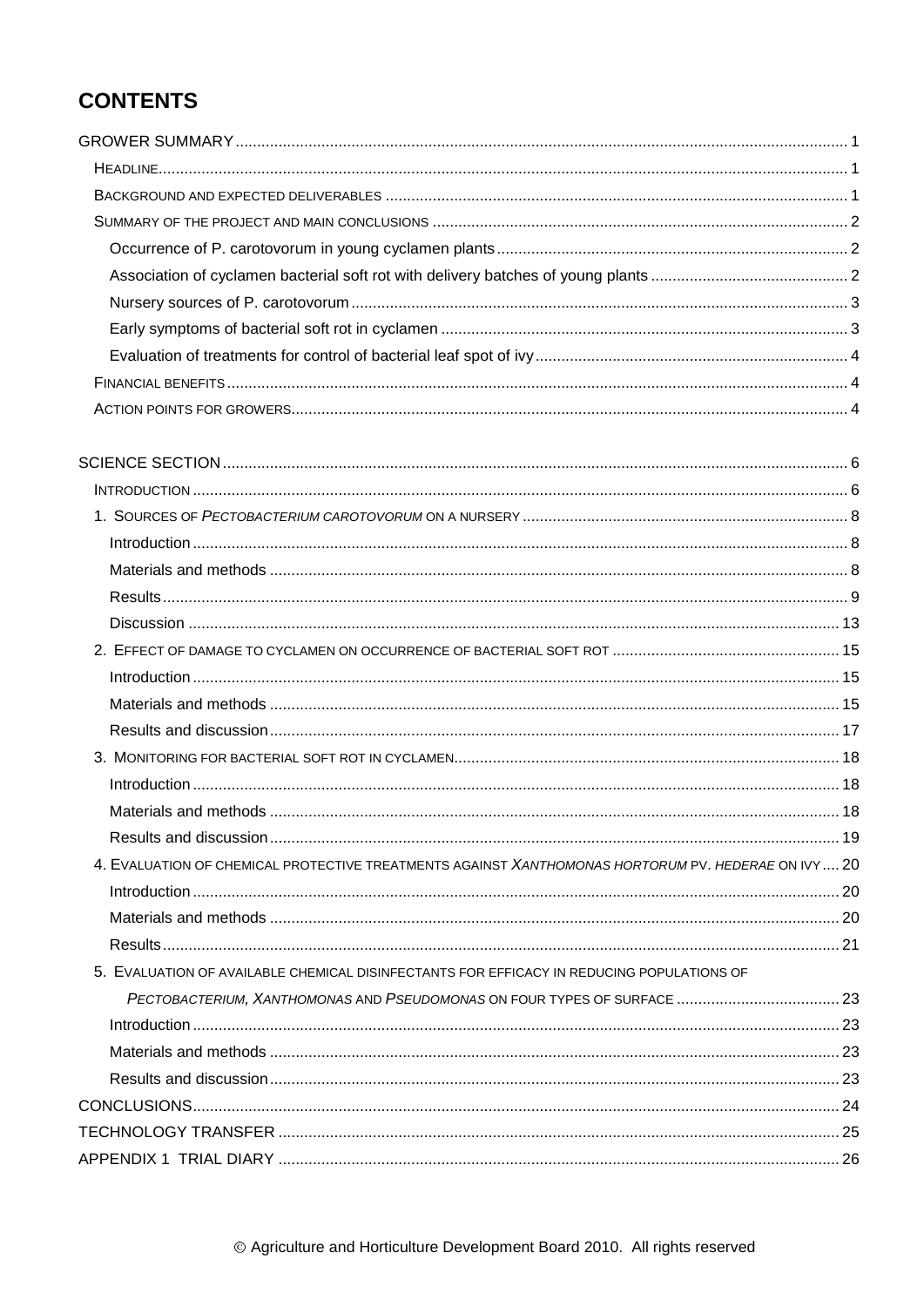## <span id="page-4-0"></span>**GROWER SUMMARY**

## <span id="page-4-1"></span>**Headline**

Occurrence of bacterial soft rot (*Pectobacterium carotovorum*) in cyclamen was found to be associated with particular batches of plants; incidence of the disease was greatest in batches where sciarid flies were present at potting and were not adequately controlled. Cuprokylt FL as a foliar spray significantly reduced bacterial leaf spot (*Xanthomonas hortorum pv. hederae*) on ivy.

## <span id="page-4-2"></span>**Background and expected deliverables**

A number of genera of bacterial pathogens cause disease in pot plants:

- Seed-borne *Xanthomonas* spp. e.g. on begonia, Pelargonium, Cheiranthus and Lavandula.
- *Pseudomonas* spp. causing leaf spots e.g. camellia, magnolia, Lonicera, Prunus and canna.
- *Pectobacterium* and *Dickeya* spp. causing soft rot and stem wilts e.g. on chrysanthemum, cyclamen, dahlia, dianthus, dieffenbachia, Euphorbia, hyacinth, kalanchoe, orchids, Pelargonium, Primula, sedum, and zantedeschia.
- *Agrobacterium* spp. causing crown gall of a range of ornamentals including chrysanthemum, roses, Euonymus, Prunus and many others.
- *Rhodococcus fascians* causing leafy gall on geranium.

Bacterial diseases causing significant losses on individual nurseries in recent years include cyclamen bacterial soft rot *(Pectobacterium carotovorum*), poinsettia bacterial leaf spot (*Xanthomonas axonopodis* pv. *poinsettiicola*), wallflower bacterial wilt (*Xanthomonas campestris* pv. *campestris*) and geranium bacterial wilt *Ralstonia solanacearum*.

Some control is possible through crop management, including avoiding high temperatures, waterlogged growing media, and mechanical and pest damage. Good nursery hygiene can also reduce the risk of persistent bacterial disease problems. At present there are no chemical controls recommended for bacterial diseases other than copper fungicides, which provide limited protective control.

There is opportunity to make use of recent developments elsewhere in bacteriology to improve the control of bacterial diseases of protected ornamentals in the UK, particularly the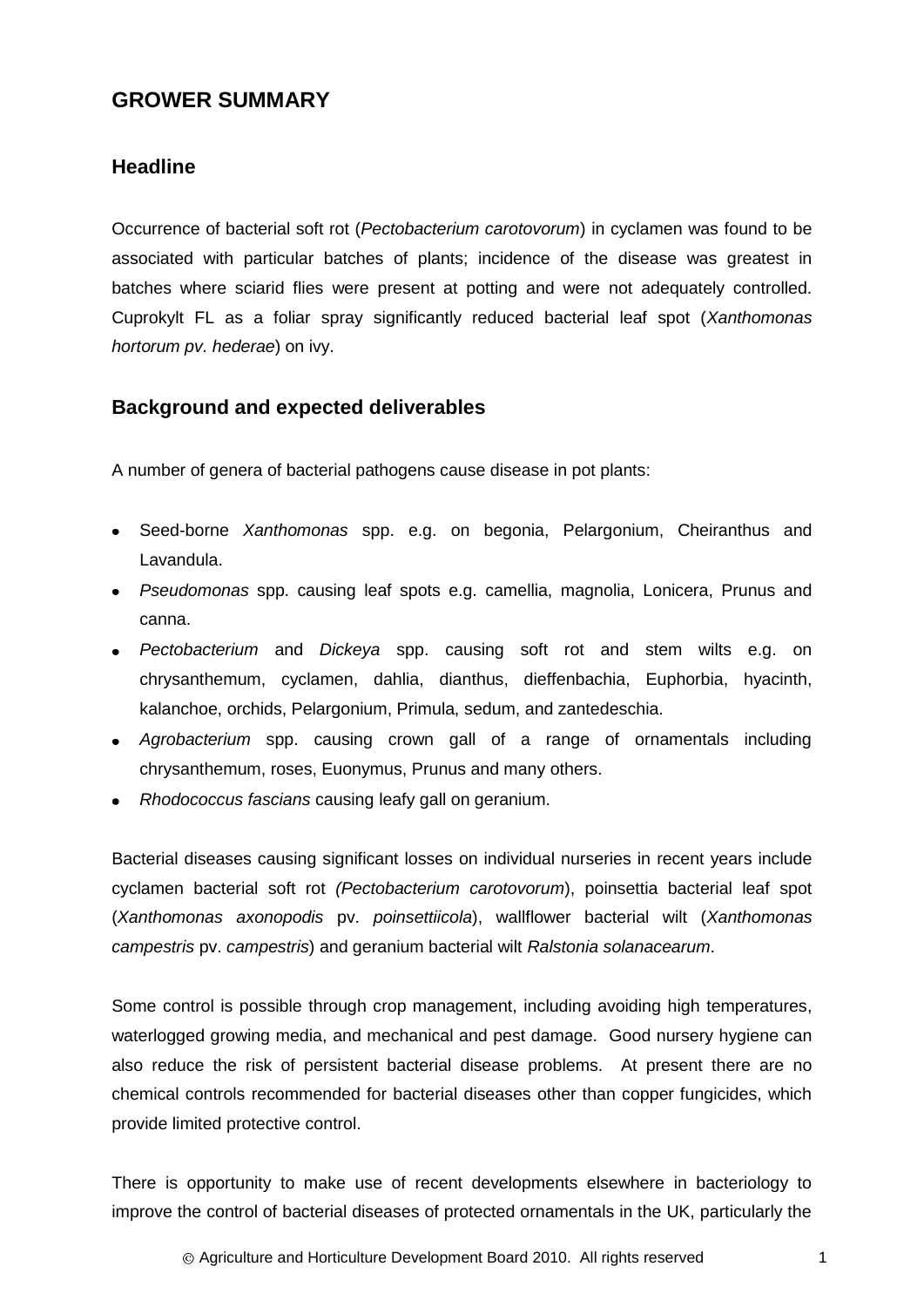areas of induced host-resistance, phage therapy and accurate detection and quantification of bacteria. This project aims to assess the benefit of some chemical and biological interventions that could increase the options available to growers for management of bacterial diseases.

The expected deliverables are:

- Greater awareness by growers of bacterial diseases and their management.
- An illustrated Factsheet on the control of bacterial diseases on protected ornamentals.
- Sound data on the potential benefits of resistance inducers and phage therapy for the control of bacterial diseases on ornamentals.
- Potential benefits to growers of reduced losses through the use of biological or chemical intervention, subject to regulatory approval where required.

## <span id="page-5-0"></span>**Summary of the project and main conclusions**

## <span id="page-5-1"></span>*Occurrence of P. carotovorum in young cyclamen plants*

Little direct evidence was found to support the hypothesis that cyclamen bacterial soft rot arises from latent infection by *P. carotovorum* in plug plants supplied by specialist propagators. Out of 22 batches of cyclamen cv. Halios Flame Mix supplied in 2009 by five propagators between weeks 19 and 28 (mid-May to mid-July), no visible symptoms of soft rot were found at plant receipt and only one batch tested positive for the bacterium in a laboratory test on macerated young plants, where *P. carotovorum* was recovered at a low level from one of five sub-samples. This hypothesis will be re-examined in 2010 by visual examination and testing of a greater number of plants.

## <span id="page-5-2"></span>*Association of cyclamen bacterial soft rot with delivery batches of young plants*

Around 100 cyclamen plants cv. Halios Flame Mix from each of the 22 batches supplied to a nursery by five propagators between weeks 19-28 were assessed for bacterial soft rot in a growing-on test. Plants were potted into 13 cm pots and assessed every 2 weeks up to marketing for bacterial soft rot; the disease was confirmed by examination of collapsed plants for corm soft rotting and smell typical of the disease. Collapsed plants were removed from the trial as they were assessed. Bacterial soft rot was first observed 8 weeks after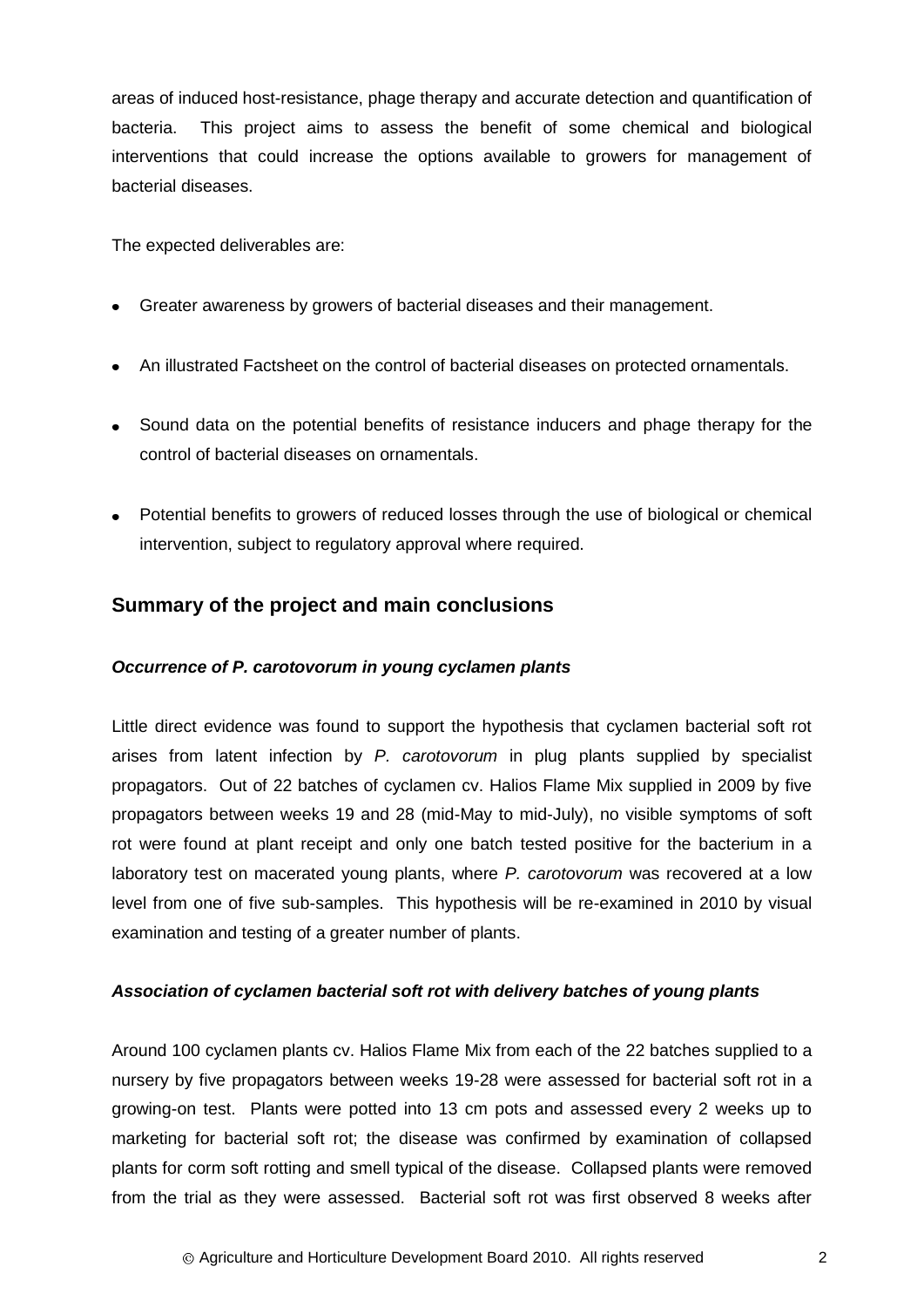potting of the first delivery and at that time affected plants from just one propagator. Losses increased with time and eventually occurred in plants from four of the five suppliers (Table 1). Cumulative losses were significantly greater in plants from propagator C (9.7%) than other suppliers (nil to 1.2%). Losses to bacterial soft rot averaged over all propagators were greatest in the first two deliveries (9.2% and 6.0% respectively) than later deliveries (1.4 to 0.2%).

Sciarid fly were found associated with some of the early batches of plants delivered and, after recognition of the problem, deliveries were all treated with Nemasys (*Steinernema kraussei*) for control of this pest, applied as a soak from week 23. It is suggested that the high level of bacterial soft rot which developed in the first delivery may be associated with grazing damage to young plants by sciarid larvae that increased their susceptibility to infection by *P. carotovorum*. The effect of other factors, such as differences in leaf loss or occurrence of corm bruising at mechanical planting, cannot be discounted as an influence on final losses to the disease and are being investigated in current work.

| Propagator  |       | Number of plants with bacterial soft rot (of 96) by delivery week |           |           |           |     |  |  |  |
|-------------|-------|-------------------------------------------------------------------|-----------|-----------|-----------|-----|--|--|--|
|             | 19-20 | $21 - 22$                                                         | $23 - 24$ | $25 - 26$ | $27 - 28$ | (%) |  |  |  |
| A           |       |                                                                   | 3         |           |           | 1.1 |  |  |  |
| B           |       |                                                                   |           |           |           | 1.2 |  |  |  |
| C           | 30    | 18                                                                |           |           |           | 9.7 |  |  |  |
| D           | 5     | 4                                                                 |           |           | O         | 1.8 |  |  |  |
| Е           | -     |                                                                   | O         |           |           |     |  |  |  |
| Mean $(\%)$ | 9.2   | 6.0                                                               | 1.4       | 0.4       | 0.2       |     |  |  |  |

**Table 1:** Effect of propagator and delivery week on cumulative losses to bacterial soft rot in 22 batches of cyclamen cv. Halios Flame Mix grown on one nursery – 2009

#### <span id="page-6-0"></span>*Nursery sources of P. carotovorum*

Samples of irrigation water, slime from irrigation lines and sand from beneath capillary matting, taken from a nursery where bacterial soft rot was present, all tested negative for *P. carotovorum.*

#### <span id="page-6-1"></span>*Early symptoms of bacterial soft rot in cyclamen*

In July and October 2009, samples of cyclamen plants with different suspect symptoms of bacterial soft rot were tested for *P. carotovorum* by laboratory tests. The bacterium was recovered from 2 out of 13 samples tested in July and from 11 out of 22 samples tested in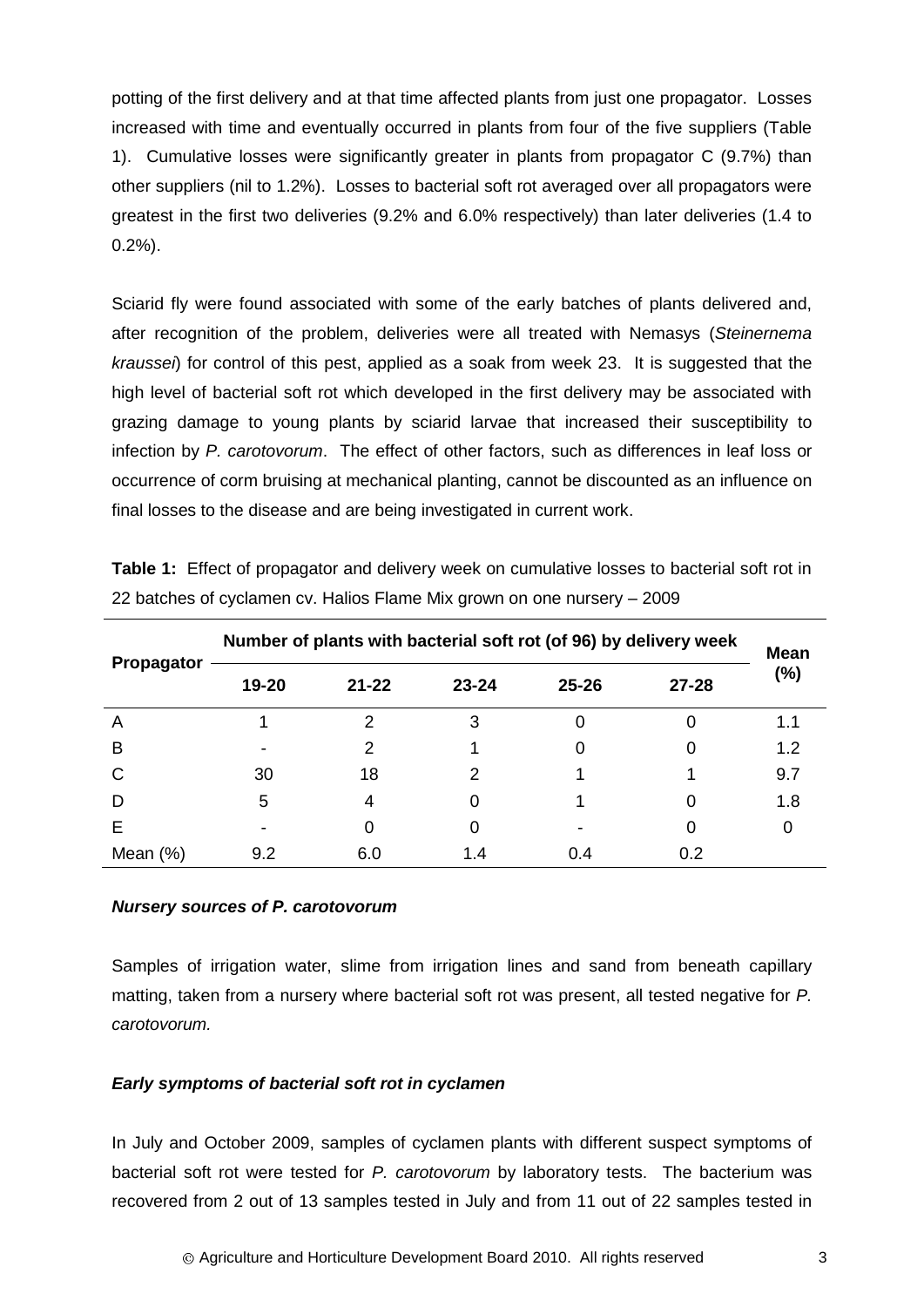October. The most reliable early symptom of *P. carotovorum* infection of cyclamen was found to be a slimy, malodorous rot, usually originating in the upper part of the corm. Although petiole blackening, usually with associated wilting and yellowing of leaves, was found quite commonly in the crop, *P. carotovorum* was rarely recovered from the petiole or corm of plants with this symptom.

#### <span id="page-7-0"></span>*Evaluation of treatments for control of bacterial leaf spot of ivy*

A literature review in year 1 identified a number of chemical treatments with reported protective value against bacterial infections in ornamentals. A greenhouse trial was established to assess the potential of five preventative treatments to control leaf spot on ivy caused by *Xanthomonas hortorum* pv. *hederae*. Foliar sprays of copper oxychloride as Cuprokylt FL at 0.5% significantly reduced the disease. Treatments with potassium phosphite (Farm-Fos 44), fosetyl-aluminium (3.75 g per L Aliette 80WG), azoxystrobin (1 ml per L Amistar) or 10 mM methyl jasmonate failed to reduce development of leaf spot in comparison with untreated controls. Two applications (before and after inoculation) with copper oxychloride (0.5% Cuprokylt FL) were more effective than a single preventative spray.

## <span id="page-7-1"></span>**Financial benefits**

UK cyclamen production is around 16 million plants per year (4-6 million large-flowered and 10-12 million mini-cyclamen) valued at around £16 million (industry estimate, 2008). Assuming an average of 5% of plants are lost to bacterial soft rot (*Pectobacterium carotovorum*), the potential savings to growers by introduction of effective control measures would be worth around £800,000 per annum.

In 2007 and 2008, several UK nurseries growing poinsettia suffered losses caused by *Xanthomonas* leaf spot, affecting young plants from at least two different suppliers. Severely affected plants were unmarketable, others required more labour to remove affected leaves and product was also downgraded. This disease is currently notifiable to PHSI. Information on treatments that prevent and/or reduce spread of this disease is therefore likely to be well received by growers.

## <span id="page-7-2"></span>**Action points for growers**

1. Several potentially very damaging diseases of pot plants are caused by bacteria including soft rot of cyclamen and a leaf spot of poinsettia. Growers should be able to recognise symptoms of potentially damaging bacterial diseases.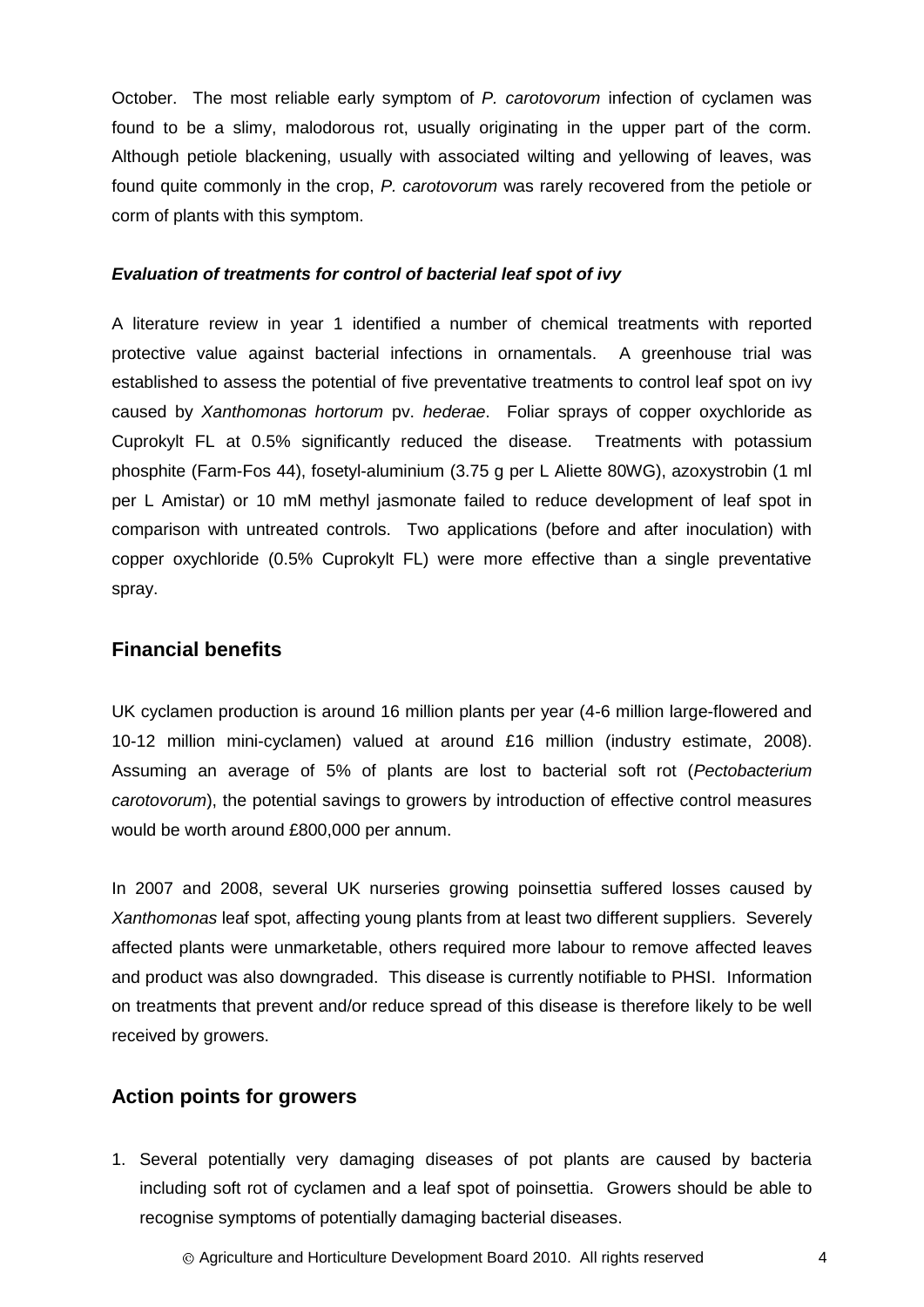- 2. Due to the lack of approved products with proven bactericidal activity, it is suggested that plants affected by bacterial diseases are removed promptly.
- 3. There is circumstantial evidence that sciarid fly in young cyclamen may be associated with subsequent increased levels of bacterial soft rot. Check young plants arriving on a nursery for sciarid fly and take measures to control damage to corms caused by sciarid larvae (e.g. treat plants with Nemasys).
- 4. A slimy soft rot of cyclamen corms, usually originating in the upper part, is a good indication of bacterial soft rot caused by *Pectobacterium carotovorum* (see Figure 1 below). Leaf petiole blackening is not a reliable indicator of the disease.
- 5. Foliar sprays of copper oxychloride (eg Cuprokylt FL) can significantly reduce bacterial leaf spot of ivy caused by *Xanthomonas hortorum* pv. *hederae.* Use of Cuprokylt FL on protected ornamentals is currently permitted under the Long Term Arrangements for Extension of Use of Pesticides; check the approval status before use on a crop and test spray a small batch of plants first before more widespread use.



**Figure 1** Bacterial soft rot symptoms in cyclamen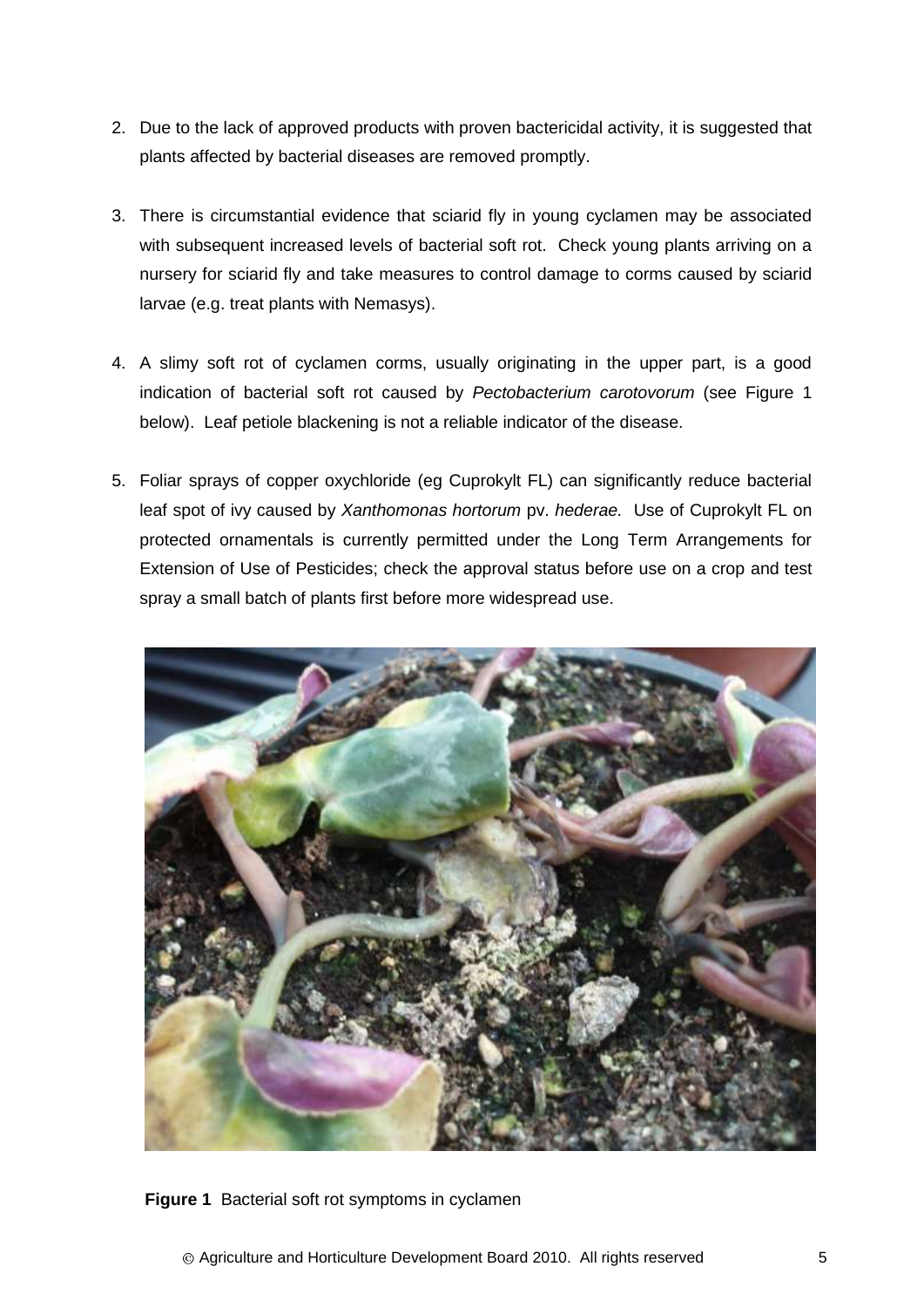## <span id="page-9-0"></span>**SCIENCE SECTION**

## <span id="page-9-1"></span>**Introduction**

Bacterial soft rot caused by *Pectobacterium carotovorum* (formerly *Erwinia carotovora*) has been a consistent problem in UK cyclamen crops for many years and sporadically causes widespread and serious losses. The disease is exacerbated by high temperatures and was obvious in some crops in 2006 with losses of 15-20%. Affected plants develop leaf yellowing and collapse within a few days; the corm develops a soft, wet rot and plants do not recover. Both large-flowered and mini-cyclamen may be affected. Although the risk of bacterial soft rot can be reduced to a degree through crop management practices, at present there is no known chemical treatment to prevent this disease and losses are substantial.

Bacterial leaf spot of ivy caused by *Xanthomonas hortorum* pv. *hederae* has occurred in the UK for many years and is occasionally damaging. The disease can be spread by taking visibly healthy cuttings contaminated with *X. hortorum* pv. *hederae* from infected stock plants. Further spread between plants can occur by water splash. More recently, bacterial leaf spot of poinsettia, a notifiable disease caused by *Xanthomonas axonopodis* pv. *poinsettiicola,* has occurred on a few nurseries in the UK. It is probable that outbreaks arose from symptomless infection in young plants or cuttings received from overseas. Experimental work in this project is being done on *Xanthomonas* leaf spot of ivy rather than *Xanthomonas* leaf spot of poinsettia, as with the latter disease there is greater cost in experimental work due to the necessity to work to stringent plant health conditions. Results on control of *Xanthomonas* leaf spot of ivy will inform development of a strategy for control of *Xanthomonas* leaf spot of poinsettia.

Recently, various novel chemical treatments have been demonstrated to provide some control of certain bacterial diseases, caused by species of *Pseudomonas, Ralstonia* and *Xanthomonas*. The potential of using novel chemical treatments for prevention and control of bacterial soft rot in cyclamen warrants investigation in order to reduce losses and secure more reliable quality of this important pot plant species.

In the first year we:

- Listed a range of chemical and biological interventions with potential for control of bacterial diseases of protected ornamental crops;
- Devised artificial inoculation procedures for production of bacterial soft rot (*Pectobacterium carotovorum)* in cyclamen and bacterial leaf spot (*Xanthomonas* sp.) of ivy.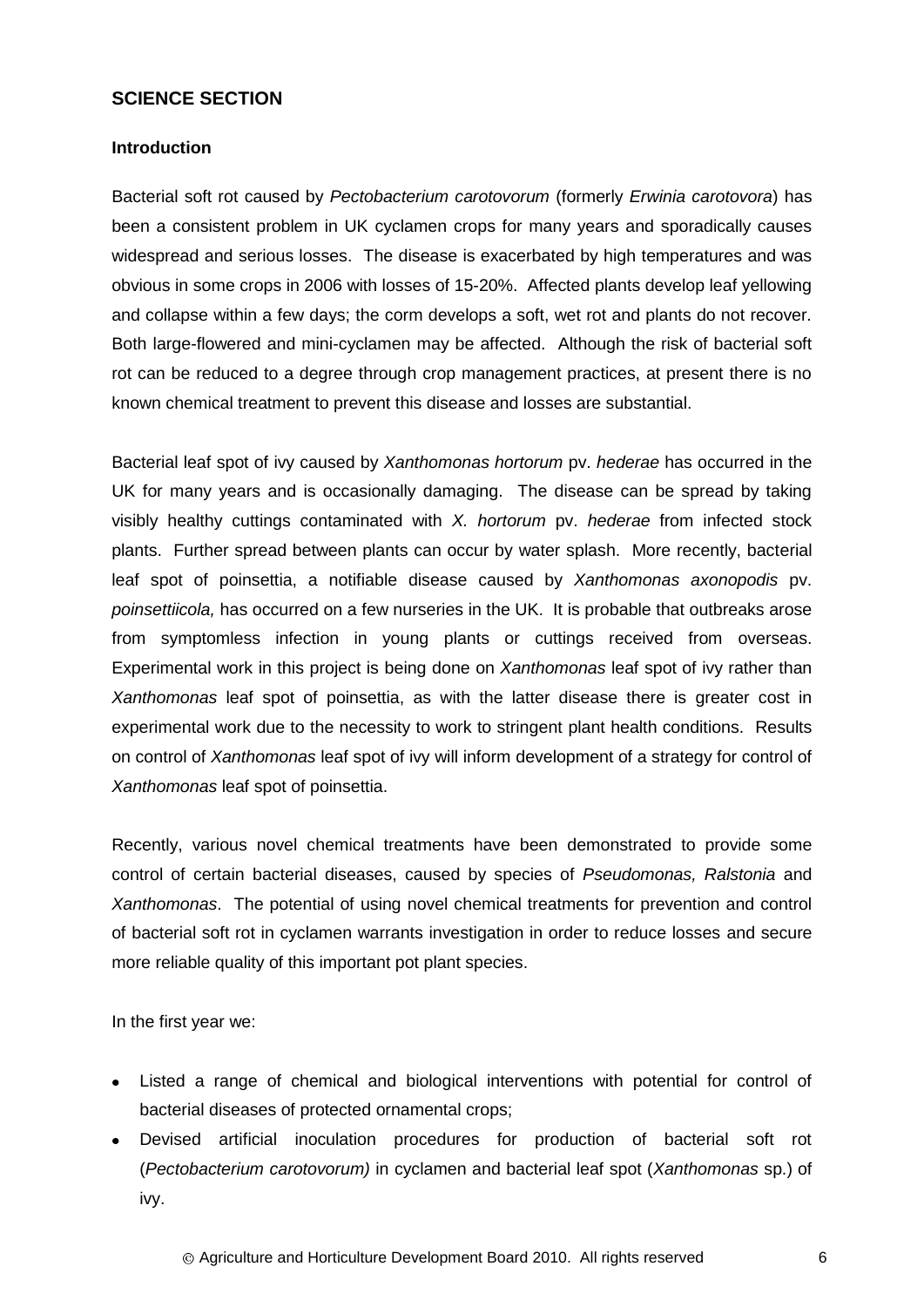Evaluated treatments for control of bacterial soft rot in cyclamen

Specific objectives in the second year were:

- Investigate sources of *P. carotovorum* entering a cyclamen crop, including young plants, water and beds where plants are stood (new objective);
- Evaluate some chemical and biological protective treatments in the laboratory against two bacterial species;
- Evaluate available chemical disinfectants for efficacy in reducing populations of *Pectobacterium, Xanthomonas* and *Pseudomonas* on four types of surface.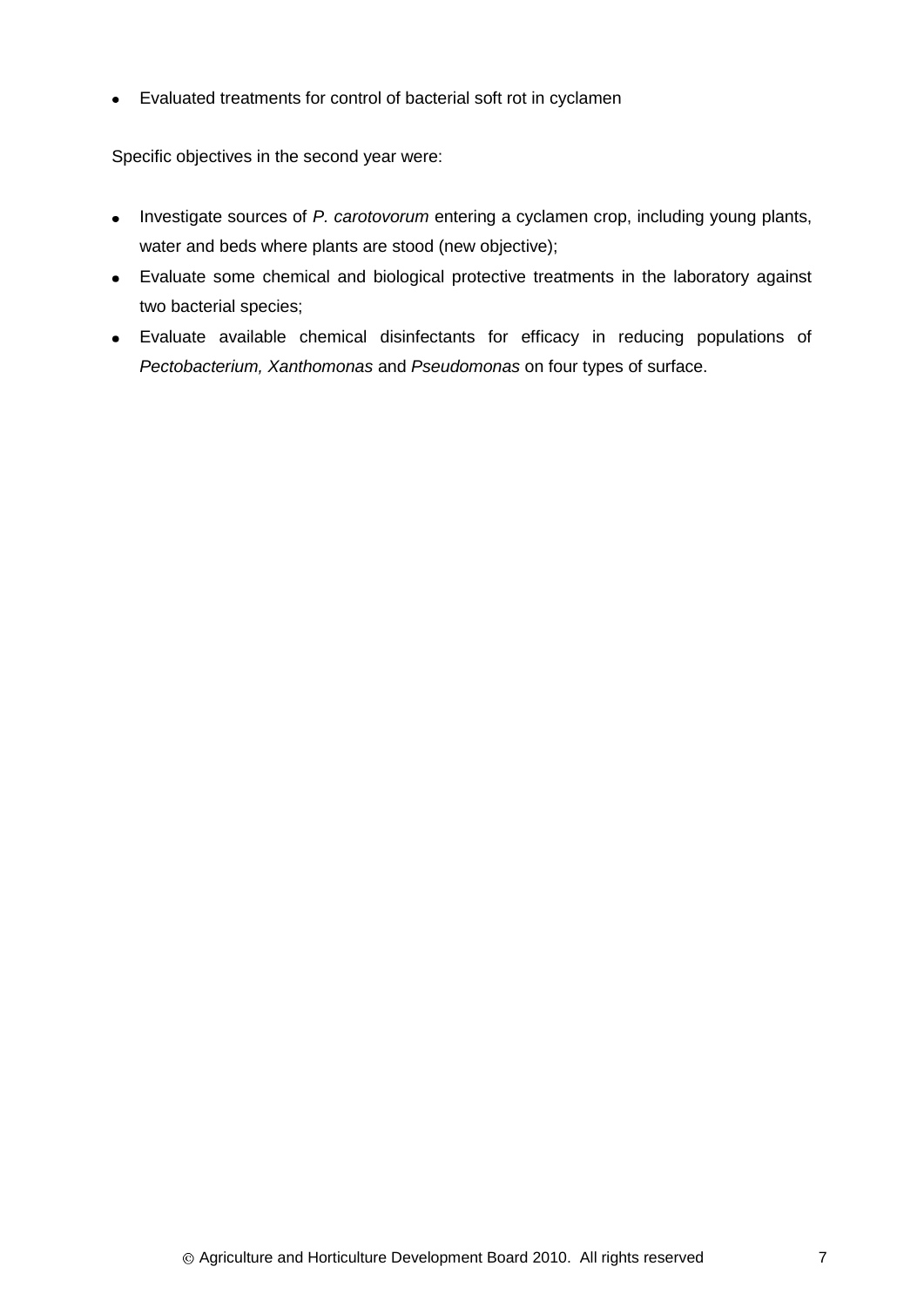#### <span id="page-11-0"></span>**1. Sources of** *Pectobacterium carotovorum* **on a nursery**

#### <span id="page-11-1"></span>**Introduction**

Occurrence of bacterial soft rot of cyclamen in the UK varies greatly between nurseries and years. One possible reason for this is that the disease originates with young plants supplied to a nursery by specialist cyclamen propagators. Alternatively, or additionally, the causal bacterium may persist on a nursery in the water supply, or on surfaces on which plants are stood. The main aim of this work was to investigate young plants as possible sources of *P. carotovorum* on one production nursery with a history of the disease. Additionally, water, growing medium and sandbeds on the nursery were tested for the bacterium.

#### <span id="page-11-2"></span>**Materials and methods**

#### Site and crop details

The work was done on a pot plant nursery in Lincolnshire in 2009. Plug plants of largeflowered cyclamen cv. Halios Flame Mix were potted into 13 cm pots. Plug plants were machine-potted within a few days of their arrival. The growing medium was a nurseryspecified mix consisting of light peat (30%), black peat (30%), clay (10%) and soil (10%). The experiment was located in a new (2008) glasshouse on the site which had grown one crop of cyclamen previously. Plants were grown on the floor on plastic-backed capillary matting with perforated white top over a sandbed. Plants were watered from overhead by sprinklers for around 6 weeks and, after spacing, watering was by hand onto the matting between plants. The crop was grown unheated until 1 October and thereafter a minimum temperature of 14ºC was used. No fungicides or other treatments were applied to plants. Irrigation water (a mix of rainwater and Anglian water) was treated with chlorine dioxide at 1%. Rainwater was stored in a covered tank. Biosept (a plant stimulant containing grapefruit oil, natural plant extracts and other essential oils) at 0.05% was applied as a high volume spray once at 7 d after potting.

#### **Treatments**

- 1. Plug plants supplied by propagator A on 5 occasions between weeks 19-28
- 2. Plug plants supplied by propagator B on 5 occasions between weeks 19-28
- 3. Plug plants supplied by propagator C on 5 occasions between weeks 19-28
- 4. Plug plants supplied by propagator D on 5 occasions between weeks 19-28
- 5. Plug plants supplied by propagator E on 5 occasions between weeks 19-28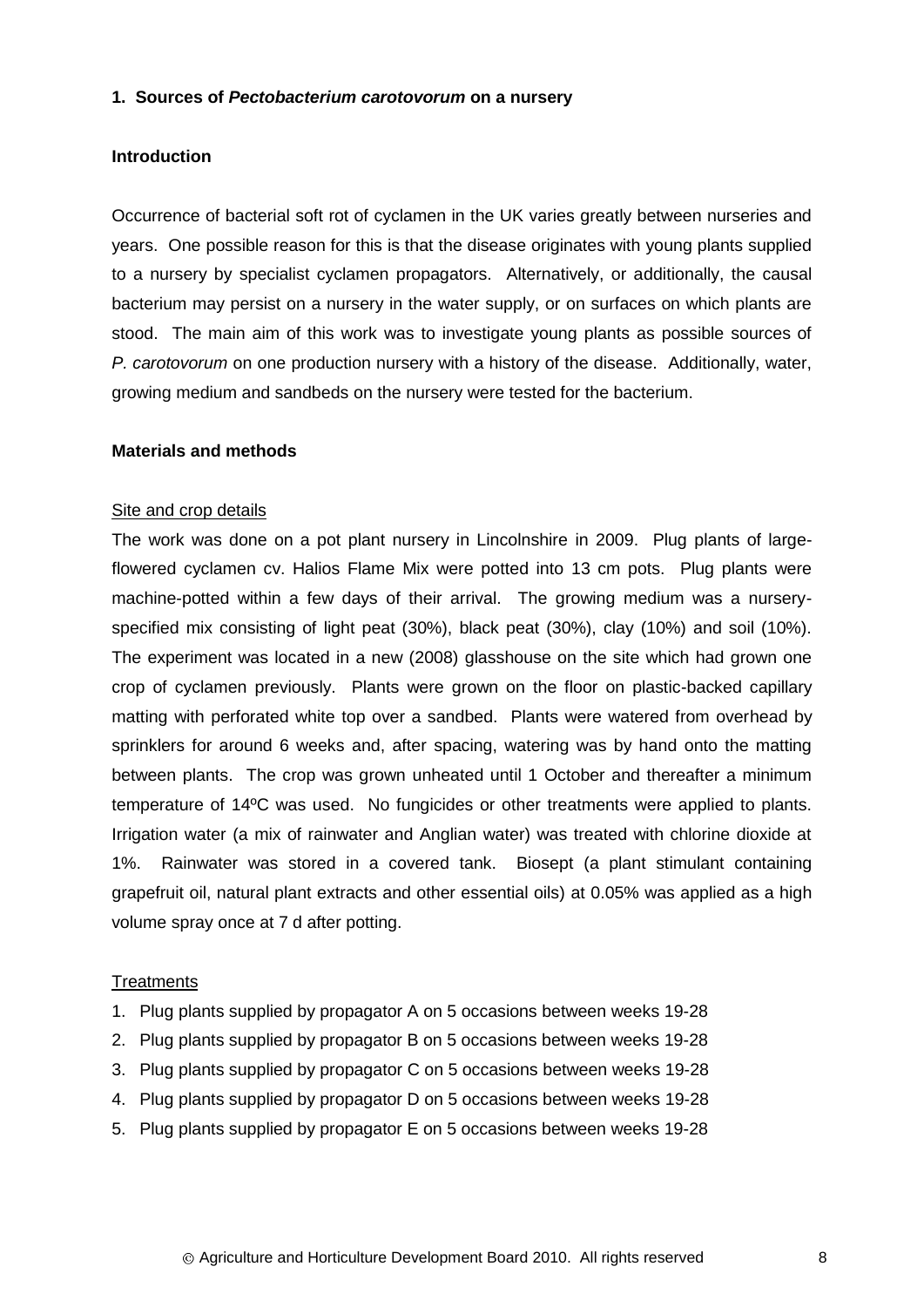Each propagator supplied two trays of plants (around 150 plants) at each delivery date. A sample of 50 plants was directly tested for *P. carovotorum* and 96 plants were used in a growing-on test.

### Sampling and testing of plug plants for *P. carotovorum*

For each delivery from each propagator, 50 plants were selected by pulling out every third plant from the plug trays. These were placed into new plastic bags, 10 plants per bag, labelled with propagator code and delivery week, and posted to Fera within 24 h.

After washing off loose growing medium, the roots and corm of each bulk of 10 plants were macerated in phosphate buffer, solids were allowed to settle and the supernatant liquid was plated onto a selective medium for pectolytic bacteria. Plates were examined for typical colonies after incubation for 2-5 days at 25ºC.

#### Other samples tested for *P. carotovorum*

Potted cyclamen from the nursery crops with suspected early symptoms of bacterial soft rot were collected on 2 July and 2 October 2009 and tested for *P. carotovorum* at Fera. Samples of nursery irrigation water, slime from within irrigation pipes and sand from beneath capillary matting on the floor were also tested using the method described above.

#### Experiment design and statistical analysis for growing-on test

The experiment was a fully randomised design with five replicates (delivery dates) of five treatments (plant suppliers). The target delivery dates were weeks 19, 21, 23, 25 and 27. Each plot consisted of 96 plants arranged initially in 12 adjacent trays of 8 pots, and after spacing as a square of 6 x 16 plants at 26 cm from pot centre to centre. Blocks were located in different parts of the glasshouse according to space available at the time. The exception was supplier D, where 87 plants were supplied at delivery 4 (week 25). Results were examined by regression analysis using the GLM.

#### Disease assessment

Plants were examined once every 2 weeks and the numbers of collapsed plants recorded; all collapsed plants were removed from the crop. Bacterial soft rot of the corm was diagnosed by its appearance and smell as described in Year 1.

#### <span id="page-12-0"></span>**Results**

#### Occurrence of *P carotovorum* in young plants

No symptoms of bacterial soft rot were observed in the 22 batches of plants supplied by the five propagators at delivery onto the nursery (3 of the expected 25 batches were not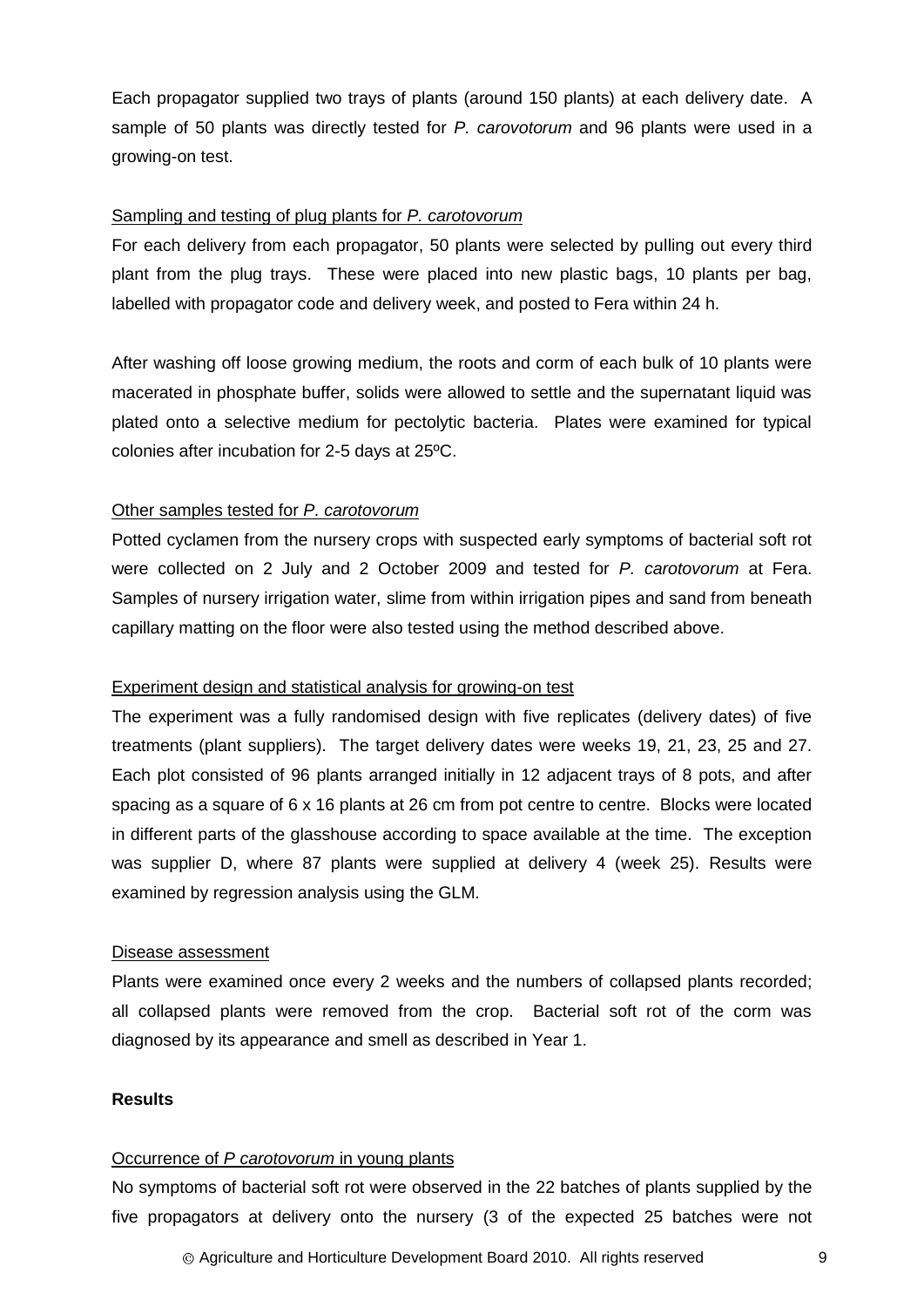received). When tested at Fera, *P. carotovorum* was confirmed in just one sub-sample (10 plants) from one propagator at one delivery date (week 24) (Table 1.1).

|            |           |           | Delivery period (week number) |           |           |
|------------|-----------|-----------|-------------------------------|-----------|-----------|
| Propagator | 19-20     | $21 - 22$ | $23 - 24$                     | $25 - 26$ | $27 - 28$ |
| A          | Nil       | Nil       | $\ddot{}$                     | Nil       | Nil       |
| B          | <b>NS</b> | Nil       | Nil                           | Nil       | Nil       |
| C          | <b>NT</b> | Nil       | Nil                           | Nil       | Nil       |
| D          | Nil       | Nil       | Nil                           | Nil       | Nil       |
| E          | <b>NS</b> | Nil       | Nil                           | <b>NS</b> | Nil       |

**Table 1.1** Detection of *P. carotovorum* in cyclamen plug plants, cv. Halios Flame Mix, from five propagators – 2009

NS – no sample; NT – not tested; + *P carotovorum* confirmed.

#### Occurrence of bacterial soft rot in cyclamen (growing-on test)

Bacterial soft rot was first observed on 2 July 2009, at 8 weeks after potting of the first delivery, and affected plants from one of the five propagators (propagator C). Losses increased steadily with time and eventually occurred in plants from all the propagators except propagator E (Table 1.2). Cumulative losses up to the point of marketing were greatest in plants supplied by propagator C  $(9.7%)$ , significantly greater  $(P < 0.001)$  than in batches from the other propagators, which ranged from nil to 1.2% (Table 1.3). When data for all propagators was examined by delivery week, the incidence of bacterial soft rot was greatest in the first delivery (9.2%), moderately high in the second delivery (6.0%), and low in the three remaining deliveries (0.2–1.4%; Table 1.4). Differences in disease incidence according to delivery week were statistically significant (P <0.001).

Nursery records of losses of 13 cm cyclamen by propagator and delivery week were also examined (Table 1.5). The majority of losses were considered by nursery staff as likely due to bacterial soft rot, though some were considered due to fusarium wilt or drought. The greatest proportion of plants lost (4.3%) was from propagator C, consistent with the replicated trial results, although this value was only slightly greater than propagator B (3.9%) where a low incidence was recorded in the replicated trial.

## Association of *P. carotovorum* with different symptoms

*P. carotovorum* was recovered from 2 out of 13 cyclamen collected on 2 July 2009 and from 11 out of 22 samples collected on 2 October 2009 (Tables 1.6 – 1.7). The most common symptom found on 2 July was plants with one or a few blackened petioles, usually of a lower leaf, sometimes extending into the leaf blade and with associated leaf yellowing and wilting.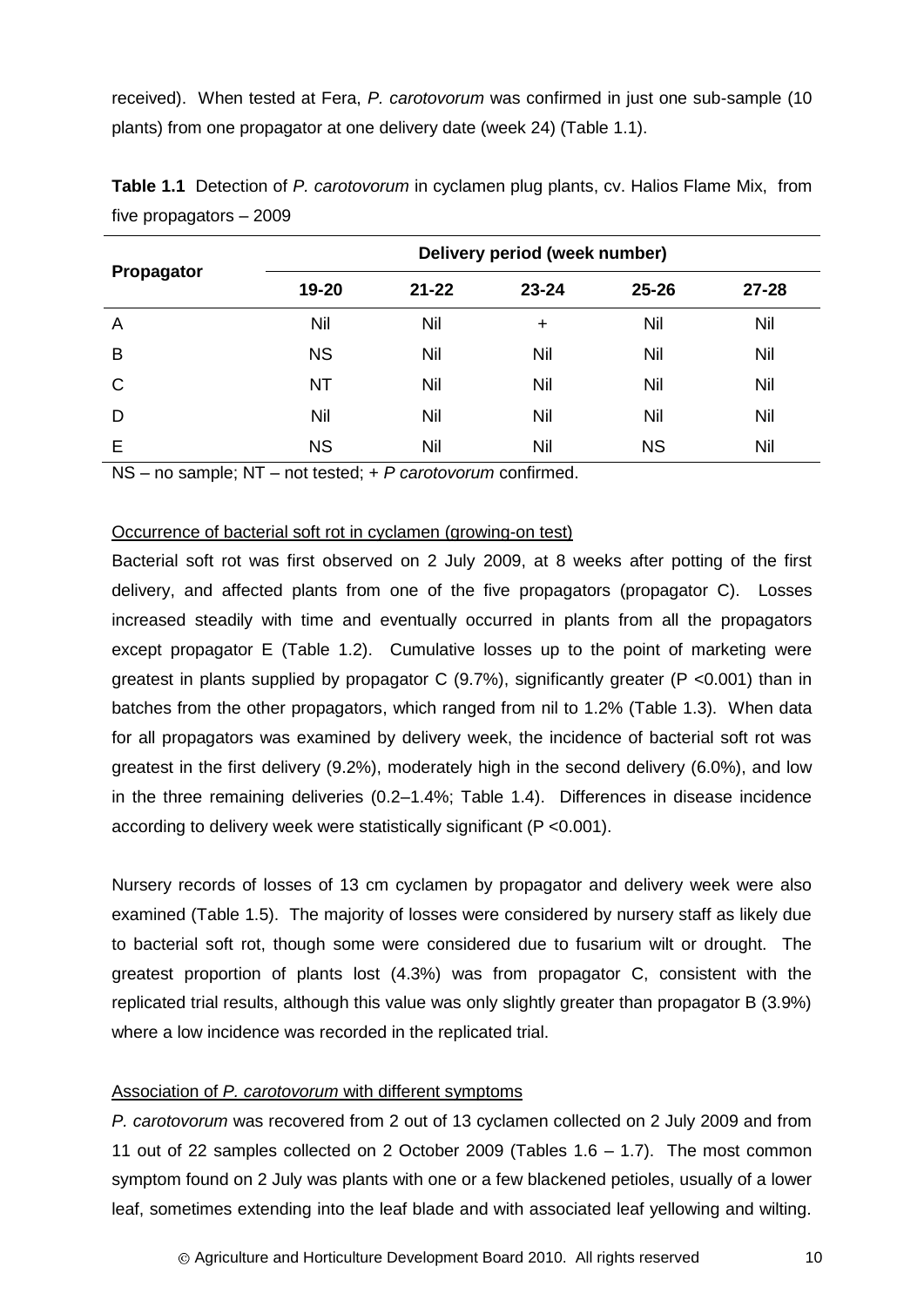Corm staining and rotting was also found in a few plants. *P. carotovorum* was recovered from one blackened petiole and one rotting corm. On 2 October 2009, the most common symptom was corm rotting and collapsed plants. Corm rot nearly always appeared to start at the top of corms, around the base of leaf petioles. *P. carotovorum* was recovered from 8 out of 11 plants tested with this symptom, and from one plant each with a rot of the corm top, red-brown staining in the corm and black staining in the corm (Table 1.7). A range of other bacteria were also recovered (see Table 1.7), none of which are reported to cause soft rotting in cyclamen. *Botrytis cinerea* and *Fusarium oxysporum* were also found associated with rotting corms, and the latter fungus with red staining in the corm. Samples were also tested for virus and none was found.

## Recovery of *P. carotovorum* from sand, water and irrigation pipe slime

No *P. carotovorum* was recovered from samples of sand from beneath matting, irrigation water, or slime from irrigation pipes.

| <b>Table 1.2:</b> Effect of propagator and delivery week on cumulative losses to bacterial soft rot |  |  |  |
|-----------------------------------------------------------------------------------------------------|--|--|--|
| in cyclamen cv. Halios Flame Mix - 2009                                                             |  |  |  |

|            |                 | Number plants affected (of 96) in plants delivered in week <sup>a</sup> : |               |           |       |  |  |  |  |  |
|------------|-----------------|---------------------------------------------------------------------------|---------------|-----------|-------|--|--|--|--|--|
| Propagator | 19-20           | $21 - 22$                                                                 | $23 - 24$     | $25 - 26$ | 27-28 |  |  |  |  |  |
| A          |                 |                                                                           | 3             |           |       |  |  |  |  |  |
| B          | NS <sup>b</sup> | 2                                                                         |               |           |       |  |  |  |  |  |
| C          | 30              | 18                                                                        | $\mathcal{P}$ |           |       |  |  |  |  |  |
| D          | 5               | 4                                                                         | 0             |           |       |  |  |  |  |  |
|            | <b>NS</b>       |                                                                           | 0             | ΝS        |       |  |  |  |  |  |

<sup>a</sup> Final assessments at point of marketing, were week 37 (deliveries 19-20 and 21-22), week 39 (deliveries 23-24 and 25-26) and week 44 (delivery week 27-28).

 $b$  NS – no sample supplied.

|                         | Table 1.3: Effect of propagator on cumulative losses to bacterial soft rot in cyclamen cv. |  |  |  |  |  |
|-------------------------|--------------------------------------------------------------------------------------------|--|--|--|--|--|
| Halios Flame Mix - 2009 |                                                                                            |  |  |  |  |  |

| Propagator           | Mean % cyclamen affected<br>(standard error) |  |
|----------------------|----------------------------------------------|--|
| A                    | 1.1(0.4)                                     |  |
| B                    | 1.2(0.7)                                     |  |
| $\mathsf{C}$         | 9.7(1.3)                                     |  |
| D                    | 1.8(0.6)                                     |  |
| Е                    | 0.0(0.0)                                     |  |
| Significance (13 df) | < 0.001                                      |  |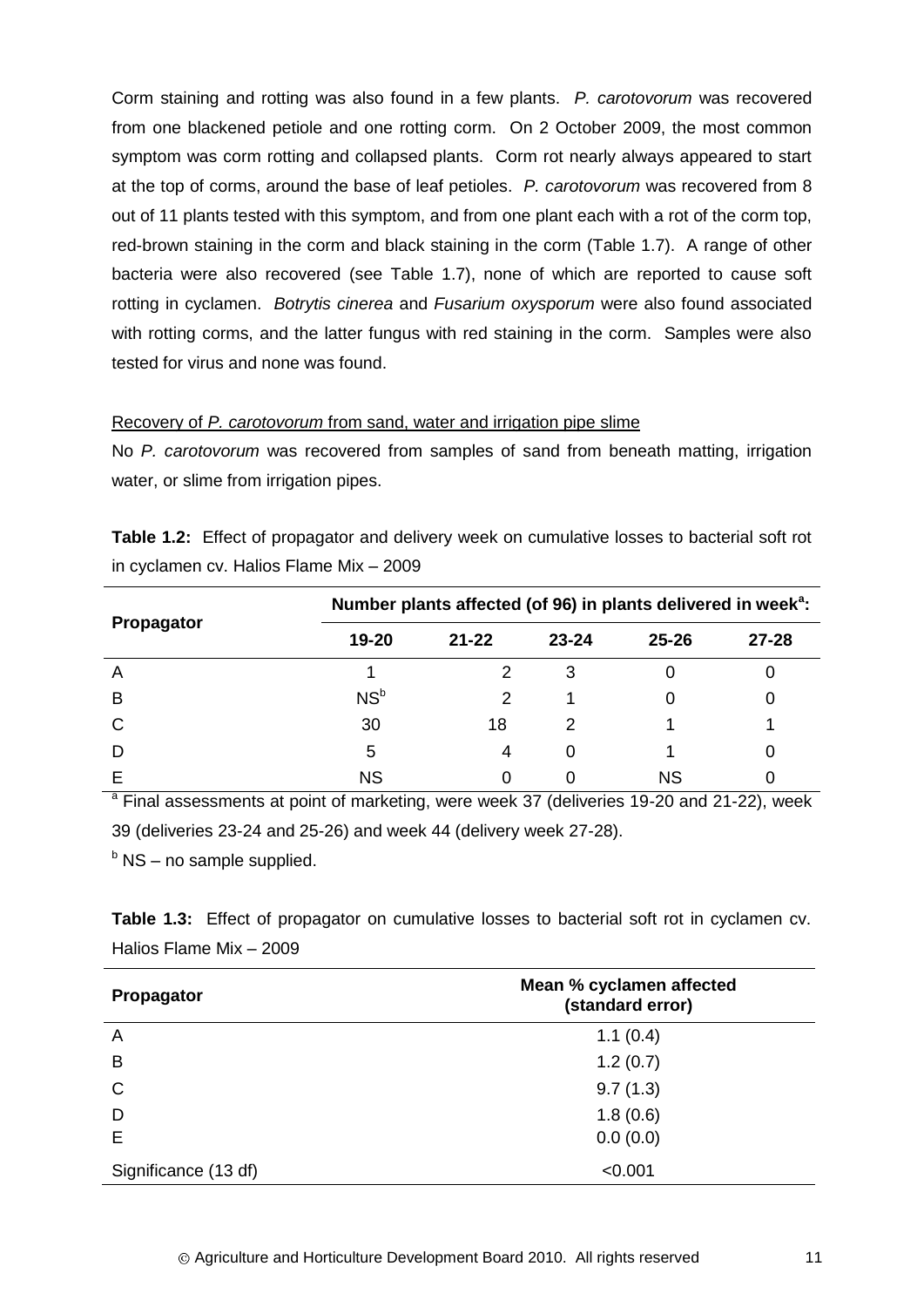| Delivery week        | Mean % cyclamen affected<br>(standard error) | <b>Sciarid control measures</b> |
|----------------------|----------------------------------------------|---------------------------------|
| 19-20                | 9.2                                          | None                            |
| $21 - 22$            | 6.0                                          | None/Drench                     |
| $23 - 24$            | 1.4                                          | Drench/Soak                     |
| $25 - 26$            | 0.4                                          | Soak                            |
| $27 - 28$            | 0.2                                          | Soak                            |
| Significance (13 df) | < 0.001                                      |                                 |

**Table 1.4**: Effect of delivery week on cumulative losses to bacterial soft rot of cyclamen cv. Halios Flame Mix – 2009

**Table 1.5:** Nursery losses of 13 cm cyclamen (all varieties) to bacterial soft rot and other disease or damage, grouped according to propagator – 2009

| Propagator | <b>Number plants</b><br>Grown | % losses to soft rot and<br>other problems <sup>a</sup> |
|------------|-------------------------------|---------------------------------------------------------|
| A          | 1,310                         | 2.9                                                     |
| B          | 1,773                         | 3.9                                                     |
| C          | 1,951                         | 4.3                                                     |
|            | 1,464                         | 3.3                                                     |

 $a$  Up to week 40. No plants were grown from propagator D.

**Table 1.6:** Recovery of *P. carotovorum* from cyclamen plants with various symptoms at trial site nursery – sampled 2 July 2009

| <b>Symptom type</b>                 | Propagator | Part of plant isolated<br>from | Pectobacterium<br>recovered |
|-------------------------------------|------------|--------------------------------|-----------------------------|
| <b>Black petiole</b>                | C          | Outer corm                     | Nil                         |
| Black petiole and leaf              | С          | <b>Black petiole</b>           | Nil                         |
|                                     |            | Healthy corm                   | Nil                         |
| Black petiole and corm              | A          | Corm                           | Nil                         |
| Black petiole, soft patches in corm | E          | Soft corm                      | Nil                         |
| Top                                 |            | Vascular discolouration        | Nil                         |
| Black petiole, spongy black corm    | C          | Petiole leading edge           | Nil                         |
| Black petiole, corm gone            | С          | <b>Black petiole</b>           | Yes                         |
| Black petiole base, yellowing       | C          | Black petiole base             | Nil                         |
| leaves, corm OK                     | С          | <b>Yellow leaf</b>             | Nil                         |
| Stain at corm top                   | Е          | Corm stain                     | Nil                         |
| Stain at corm base                  | С          | Corm stain                     | Nil                         |
| Mottled corm, rotting               | A          | Rotting corm                   | Yes                         |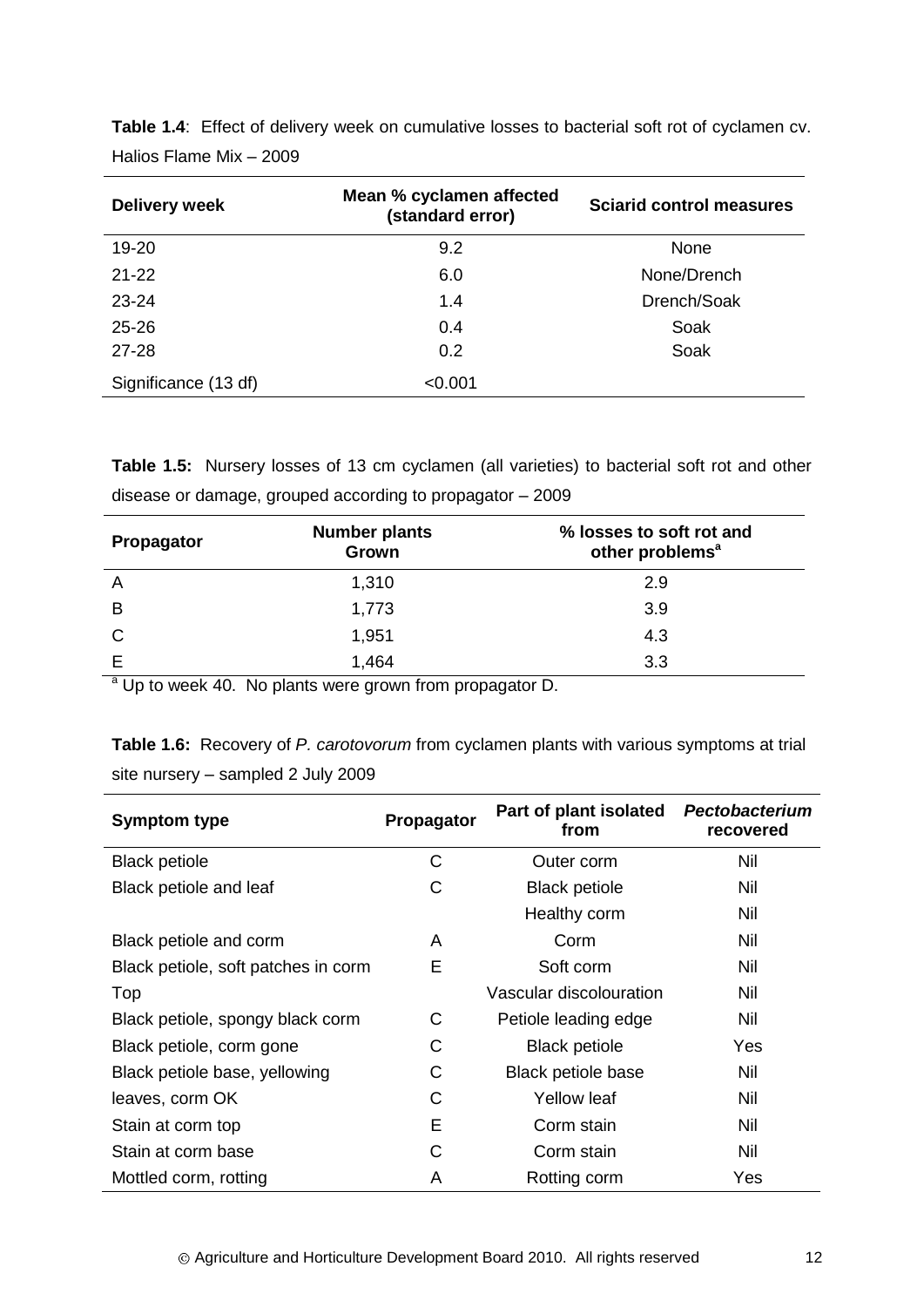#### <span id="page-16-0"></span>**Discussion**

#### Factors associated with soft rot

Sciarid fly larvae were evident in some plants when received on the nursery, especially plants from propagator C at delivery week 19. Nemasys was applied for control of sciarid, as a drench in weeks 22-23, and a soak (plug trays were immersed in a Nemasys suspension for 15 minutes) for all subsequent deliveries. No control measure for sciarid was applied in weeks 19-21.

A relatively high level of bacterial soft rot occurred in plants which received no control for sciarid, a lower level in those which received a Nemasys drench and least in those which received a Nemasys soak (Table 1.4). This suggests that damage to petioles or corms caused by grazing from sciarid larvae may predispose young plants to bacterial soft rot. Alternative causes for the large differences in incidence of bacterial soft rot with different batches of plants cannot be excluded. This includes loss of leaves at mechanical planting, which may be greater according to plant size, or other factor. A wound site created by loss of a leaf, or damage to a leaf, would be much more susceptible to infection by *P. carotovorum* than intact tissue. Another possible factor is the length of the cropping cycle; plants received in weeks 19-21 were on the nursery for around 18 weeks while those received in weeks 27-28 were on the nursery for 16 weeks. Differences in duration of cropping on the nursery and duration of high temperatures experienced may influence the level of symptomatic bacterial soft rot. However, this would not account for differences in the incidence of bacterial soft rot between suppliers.

#### Sources of *P. carotovorum*

There was little evidence from this study that plug cyclamen plants received on a nursery were already infected with *P. carotovorum*. Further work will be done in 2010 to investigate the possible association of *P. carotovorum* with young cyclamen plants, including inspection of a large number of trays at receipt for suspicious symptoms.

There was no evidence for irrigation water or sand below capillary matting being sources of *P. carotovorum* on a nursery with a history of bacterial soft rot in cyclamen.

### Early symptoms of bacterial soft rot

Blackening of leaf petioles and corm tissue does not appear to be an early symptom of bacterial soft rot. Separate work by ADAS on consultancy samples suggest this symptom is likely caused by *Cylindrocarpon destructans*, a disease of cyclamen currently recognized more in mainland Europe than in the UK. The association of *F. oxysporum* with red-brown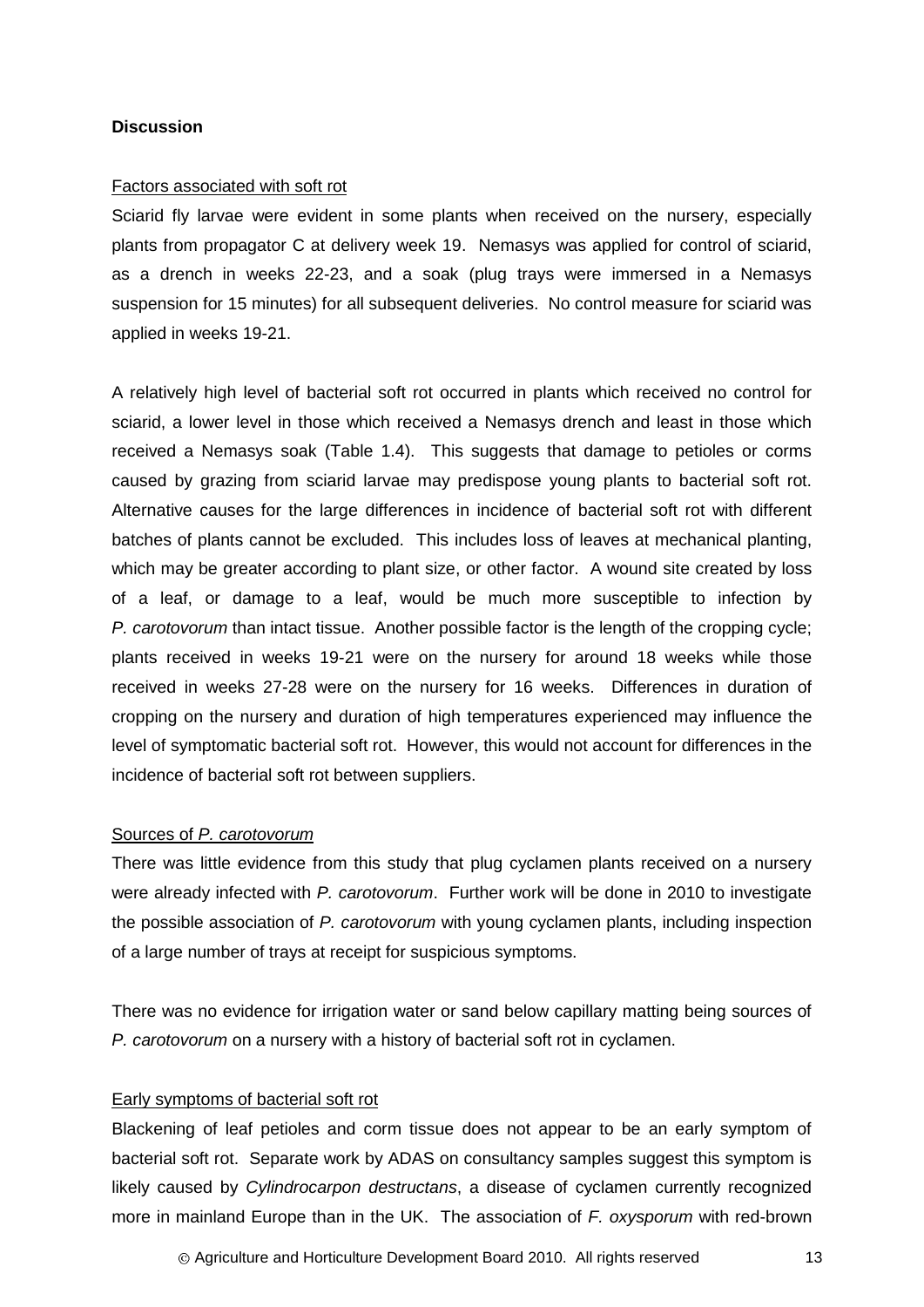staining in corms is expected as this is a typical early symptom of fusarium wilt in cyclamen caused by *F. oxysporum* f. sp. *cyclaminis*. Occurrence of *B. cinerea* on rotting cyclamen is also expected as this is one of the most common fungal pathogens found on cyclamen, occurring both as a primary pathogen and after damage caused by other reasons, including fusarium wilt and bacterial soft rot. The recovery of *P. carotovorum* from cyclamen with slight or extensive soft rot of the corm is also expected as this is the classic symptom of cyclamen bacterial soft rot caused by *P. carotovorum*. The conclusion from these tests is that the most reliable early symptom of *P. carotovorum* infection of cyclamen is a slimy, malodorous rot of the corm, usually progressing from the top downwards.

| <b>Symptom type</b>         | <b>No</b><br>samples<br><b>Tested</b> | Number of samples from which microorganism<br>recovered |                                       |                            |                                     |
|-----------------------------|---------------------------------------|---------------------------------------------------------|---------------------------------------|----------------------------|-------------------------------------|
|                             |                                       | Pectobacterium<br>carotovorum                           | <b>Other</b><br>bacteria <sup>a</sup> | <b>Botrytis</b><br>cinerea | <b>Fusarium</b><br>sp. <sup>b</sup> |
| Fully soft rotting corm     | 11                                    | 8                                                       | 8                                     | 2                          | 1                                   |
| Soft rot at corm top        | 1                                     | 1                                                       | 1                                     |                            | 0                                   |
| Dry brown/red corm stain    | 6                                     | 1                                                       | 6                                     | 0                          | 2                                   |
| Dry black stain in corm top | 2                                     |                                                         | 2                                     | 0                          | 1                                   |
| Healthy/cracked corm        | 2                                     | 0                                                       | $\mathcal{P}$                         | $\Omega$                   | 0                                   |

**Table 1.7:** Recovery of bacteria and other microorganisms from cyclamen plants with various symptoms suggestive of bacterial soft rot at the trial site – sampled 2 October 2009.

<sup>a</sup> Other bacteria were *Panoea agglomerans, Pseudomonas putida, Pseudomonas fluorescens* type, *Agrobacterium/Rhizobium* and uncharacterised enterobactereacea.

<sup>b</sup> Three of the four *Fusarium* isolates were *F. oxysporum*; the other was unidentified.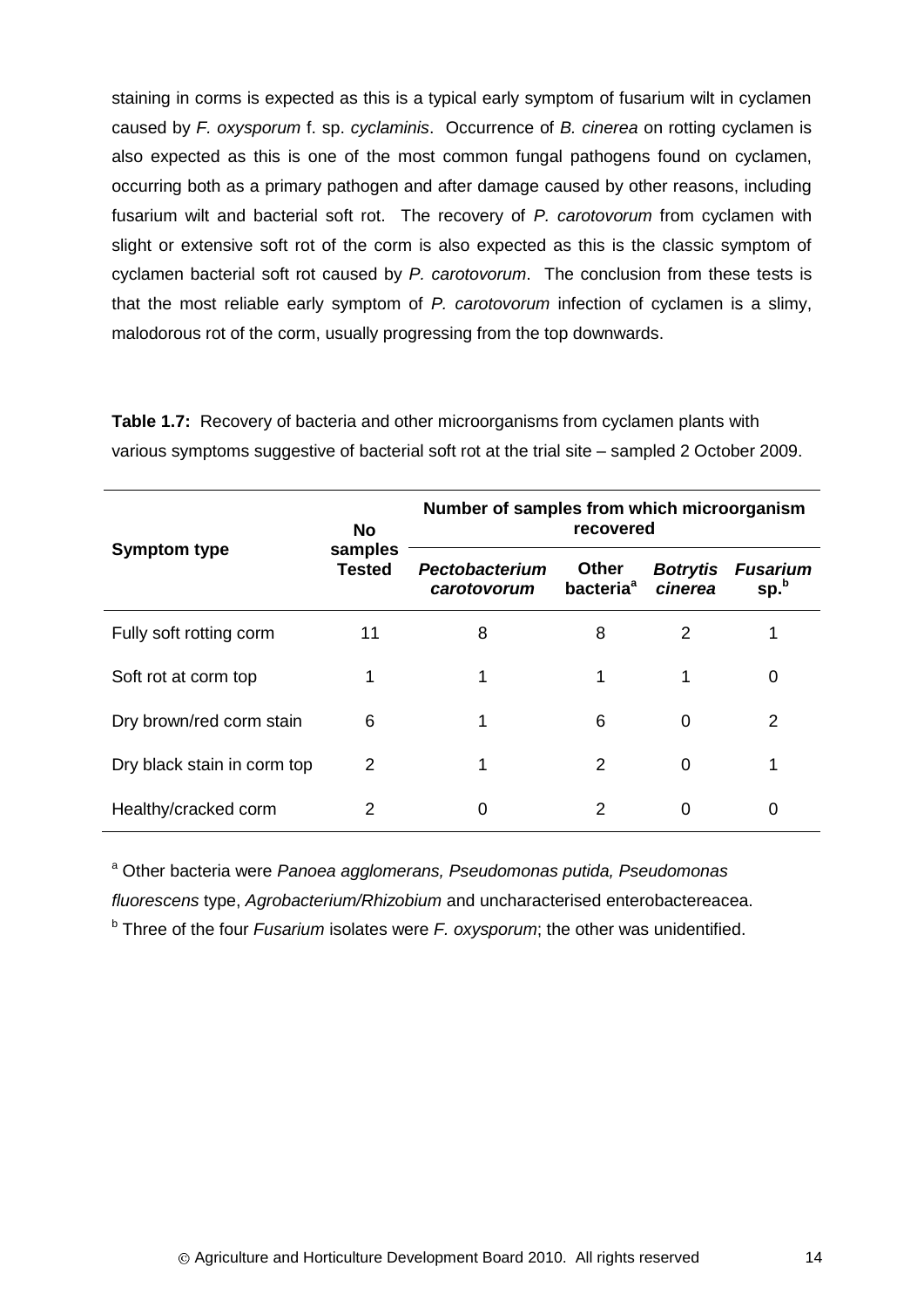## <span id="page-18-0"></span>**2. Effect of damage to cyclamen on occurrence of bacterial soft rot**

#### <span id="page-18-1"></span>**Introduction**

In 2009 the incidence of bacterial soft rot that developed in commercial batches of cyclamen affected by sciarid fly at the plug plant stage, appeared to be negatively associated with control measures taken against this pest (Section 1). Plants not treated at the plug stage developed the greatest bacterial soft rot, and those soaked for 15 minutes before potting in a Nemasys (*Steinernema kraussei*) suspension for control of sciarid larvae developed the least. Plants damaged by sciarid fly larvae grazing on the corm surface and leaf petioles may be more susceptible to infection by *Pectobacterium carotovorum*. The aim of the current experiment was to determine if occurrence of bacterial soft rot in cyclamen corms is exacerbated by sciarid fly larval damage to young plants. Additionally, the effect of creating wound sites on the corm by removal of a leaf was investigated. It is commonly observed that leaf breakage occurs on plants potted by machine.

### <span id="page-18-2"></span>**Materials and methods**

#### Site and crop details

The experiment was done in a glasshouse at ADAS Boxworth. Plug cyclamen plants cv. Halios Flame in 84 cell trays were obtained from a commercial supplier, and potted into Levington M2 compost in 13 cm pots with the top portion of the corm visible. Plants were placed pot thick on capillary matting in plastic gravel trays and watered by hand. Plants were inoculated with a standard suspension of *P. carotovorum* on 27 May 2010.

## **Treatments**

There were eight treatments arranged in two glasshouse compartments; the sciarid larval damage treatment was separated from others in order to minimise the risk of interference between plots (Table 2.1).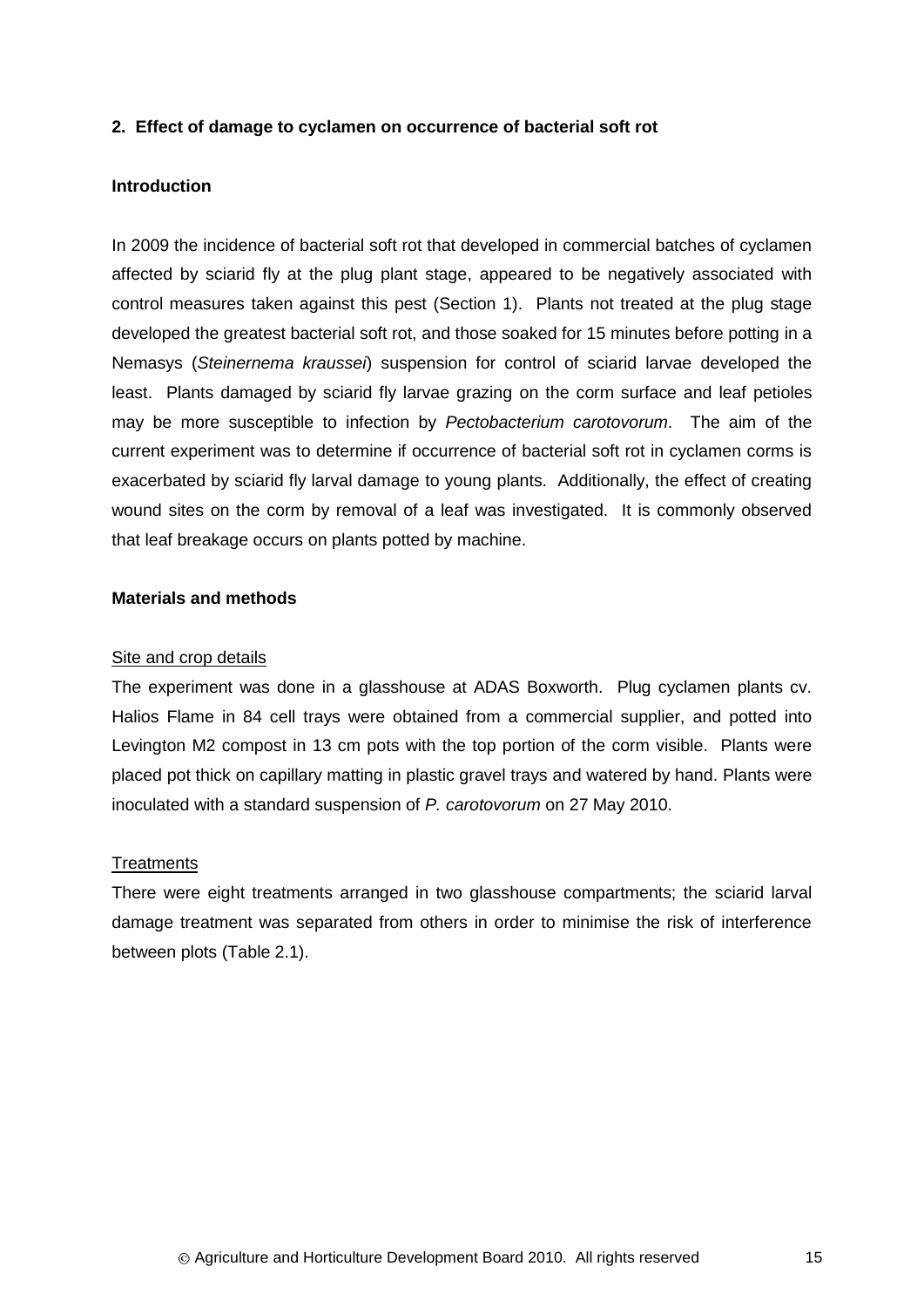|    | Damage to plug<br>cyclamen plant | <b>Inoculation with</b><br>P. carotovorum | <b>Glasshouse</b><br>compartment |
|----|----------------------------------|-------------------------------------------|----------------------------------|
|    | 1. Nil                           |                                           |                                  |
|    | 2. Two leaves removed            |                                           |                                  |
|    | 3. Nil                           | $\div$                                    |                                  |
|    | 4. Two leaves removed            | $\div$                                    | 1                                |
|    | 5. Nil                           |                                           | 2                                |
|    | 6. Sciarid larvae added          |                                           | 2                                |
|    | 7. Nil                           | ┿                                         | 2                                |
| 8. | Sciarid larvae added             | ┿                                         | 2                                |

**Table 2.1:** Treatments examined for their effect on development of cyclamen bacterial soft rot – 2010

Leaf damage was done by pulling off two lower leaves at potting; a small petiole stub or scar was visible after leaf removal. Sciarid larvae (10 per plant) were placed onto the compost surface close to the corm immediately after potting. Plants were shaded with netting for 1 week afterwards. The sciarid larvae were reared in the entomology laboratory. All plants in treatments 1-4 and 5 and 7 were drench treated with Nemasys (100 ml/plant) at the plug stage and again after potting to minimise the risk of damage to corms from natural infestation by sciarid fly.

#### Inoculation with *P. carotovorum*

At one week after leaf removal and addition of sciarid fly larvae, plants were drench inoculated (100 ml/plant) with a suspension of *P. carotovorum* (6 x 10<sup>6</sup> cells/ml) in sterile distilled water (SDW) that was poured over the crown of plants. Control treatments were drenched with water alone.

#### Disease assessments

Plants were examined 2-3 times weekly for leaf yellowing and plant collapse to determine the first occurrence of bacterial soft rot. The numbers of collapsed plants was assessed at 2, 4 and 8 weeks after inoculation. The cause of plant collapse was determined by examination for the soft slimy corm rot typical of *P. carotovorum*.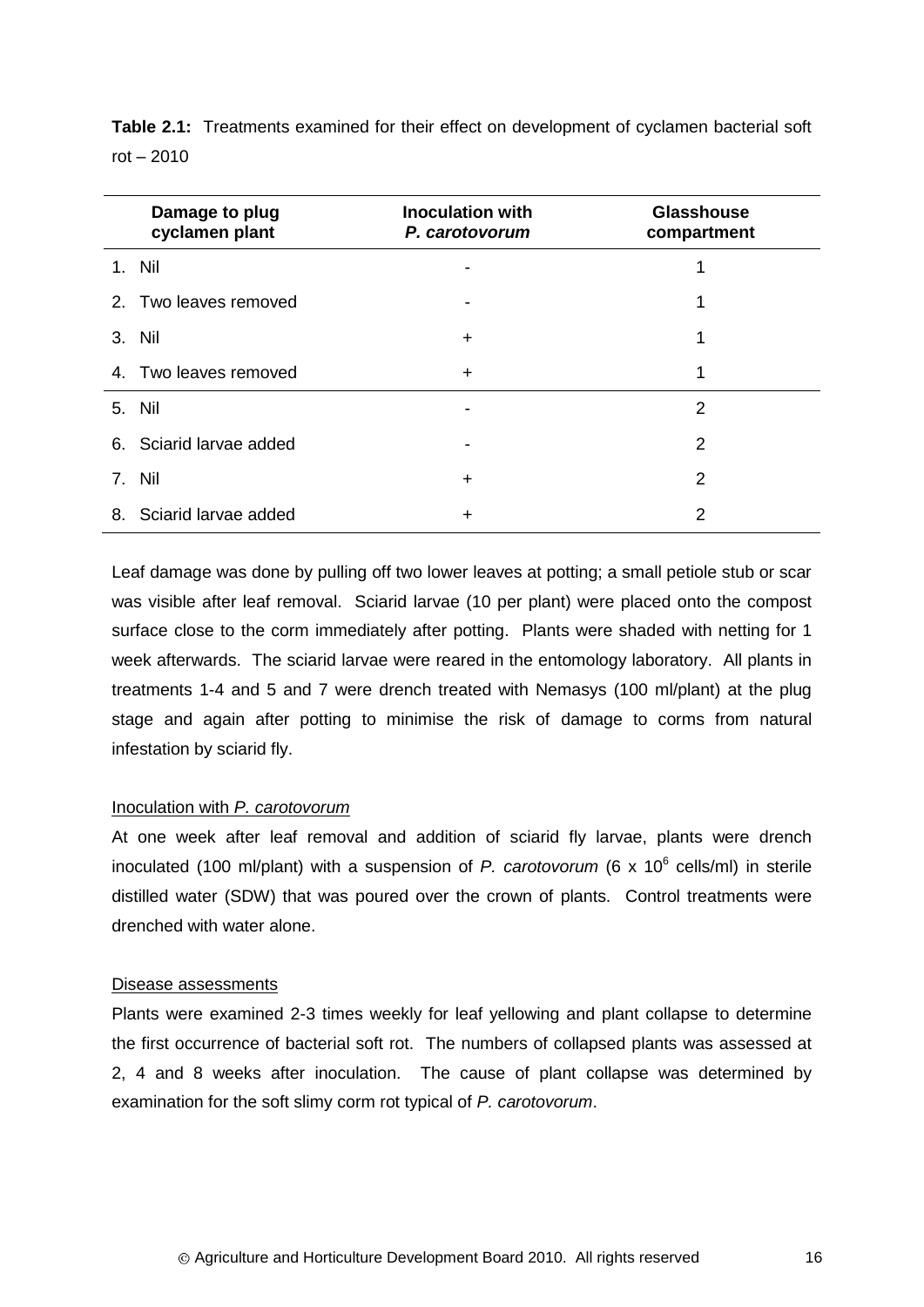## Experiment design and data analysis

Treatments were arranged in randomized blocks with fourfold replication. There were 10 plants per plot. Results will be examined by ANOVA or another method agreed with the biometrician.

## <span id="page-20-0"></span>**Results and discussion**

Both sciarid fly (*Bradysia* spp.) and shore fly (*Scatella* spp.) were found associated with the plug plants when they were delivered. Plants that were not due to be inoculated with sciarid fly larva were immediately treated with Nemasys to control these pests.

Symptoms of bacterial soft rot first occurred at 2 weeks after inoculation. This experiment is continuing and results will be reported in the Final Report.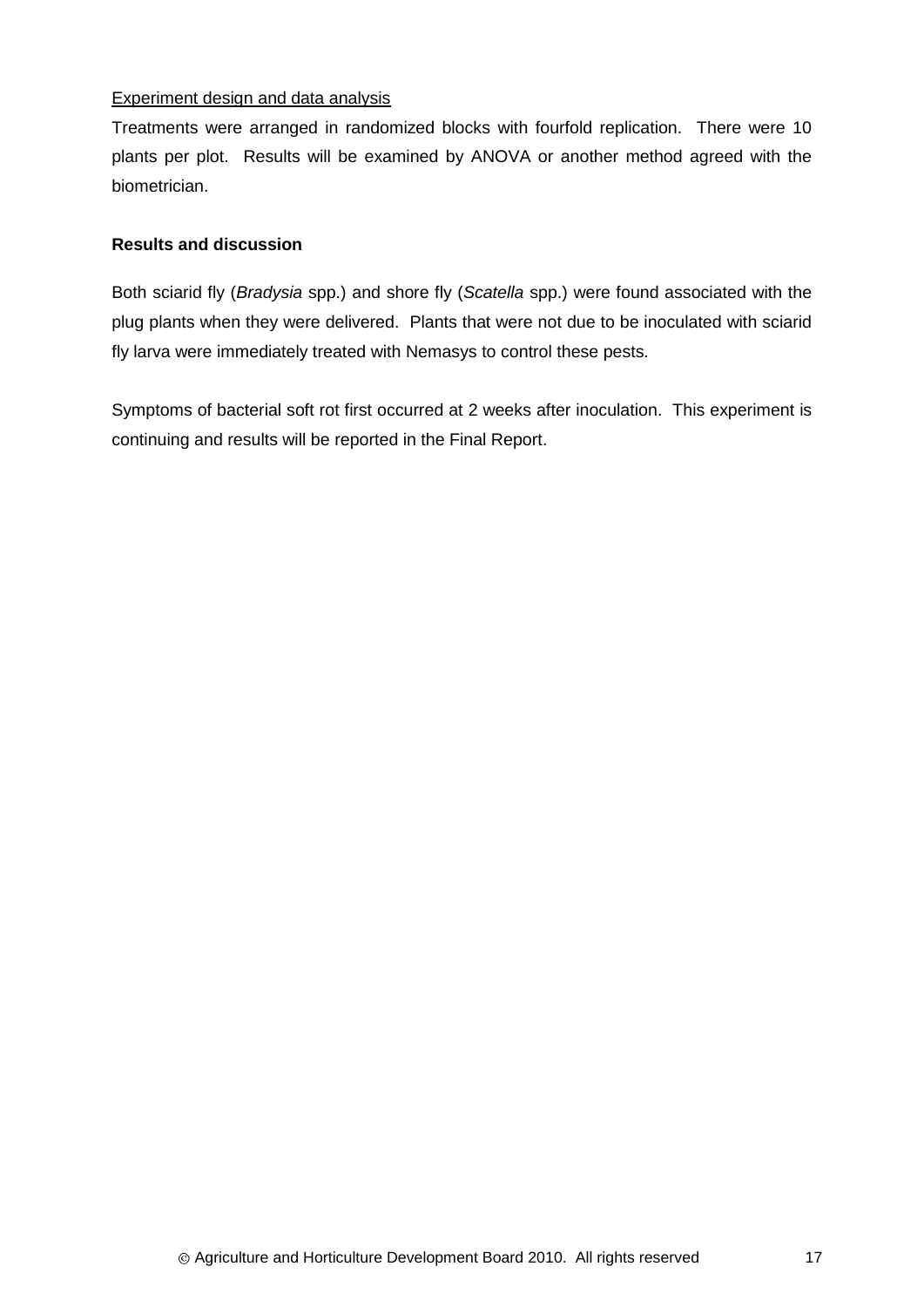## <span id="page-21-0"></span>**3. Monitoring for bacterial soft rot in cyclamen**

#### <span id="page-21-1"></span>**Introduction**

In 2009 the incidence of bacterial soft rot that developed in cyclamen was found to be associated with specific delivery batches. However, almost all plants sampled from trays and tested for *P. carotovorum* were found to be free of the bacterium. Previously, nursery staff have reported that some plug cyclamen plants were visibly affected by bacterial soft rot at delivery. The aims of the current experiment was to determine if there were any symptoms of bacterial soft rot at delivery among 800 trays of plug plants; to test suspect plants for the presence of *P. carotovorum*; and to determine the incidence of bacterial soft rot after potting in plants grown from 20 different batches.

### <span id="page-21-2"></span>**Materials and methods**

#### Site and crop details

Monitoring was done on a commercial nursery on cyclamen plants delivered from two propagators. Plants were potted into 13 cm pots and grown on the nursery following growerstandard practice. Plants were placed on plastic-backed capillary matting over sand and watered as required, initially from overhead and subsequently from below by watering the matting around plants.

#### **Treatments**

Details of the plants examined on receipt and after potting up are shown in Table 3.1. Trays of four additional colours examined at receipt were: Halios Deep Rose, Halios Flame Mix, Halios Lilac and Halios Magenta. These plants were not assessed after potting up. In total, 24 batches of 10 trays were assessed at receipt and after potting, and 12 batches at receipt only.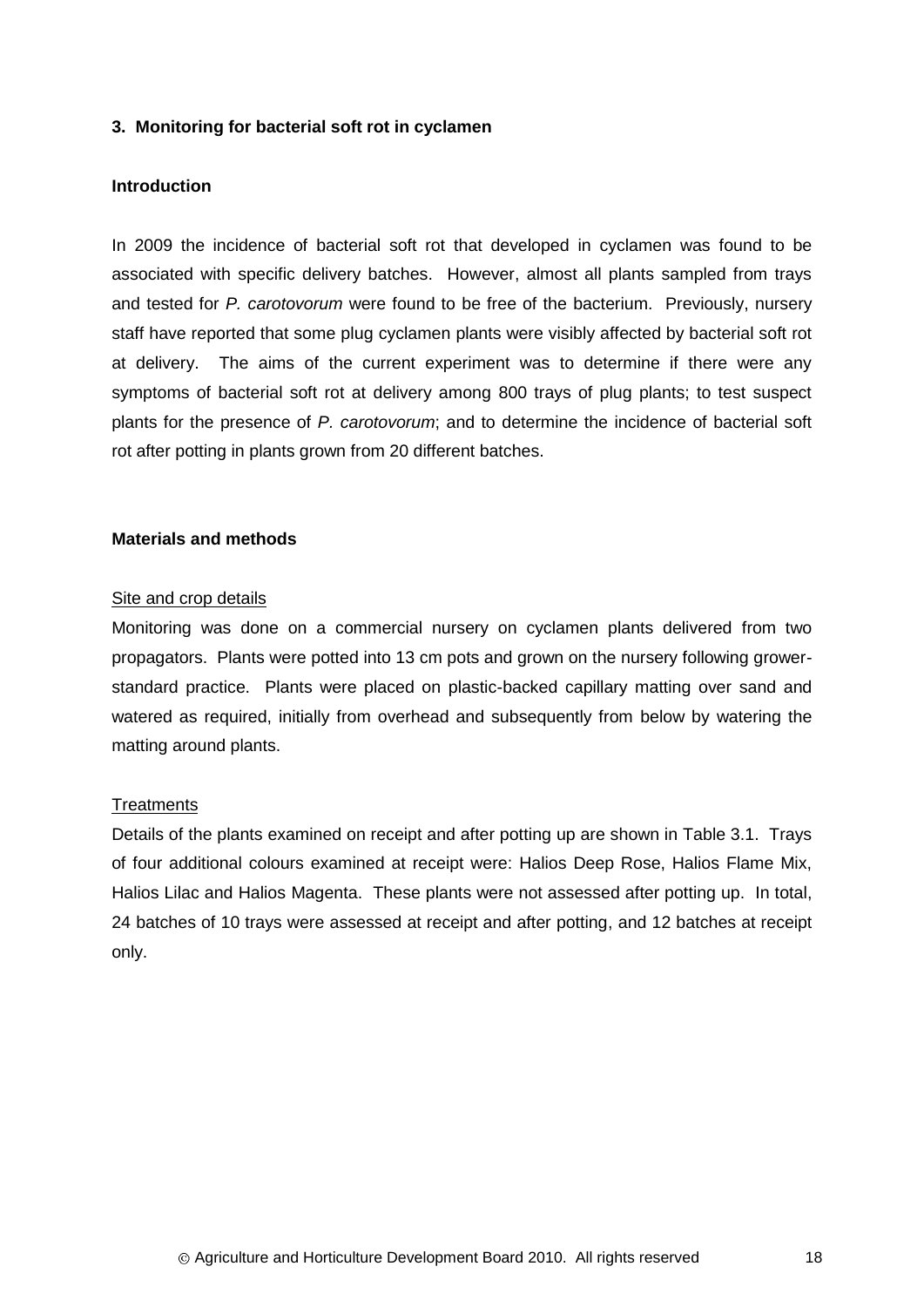**Table 3.1:** Details of cyclamen plug plant examined for bacterial soft rot at arrival on a nursery – 2010

| Propagator | Variety/colour               | <b>Delivery</b><br>weeks | <b>Number of trays</b><br>examined at<br>each delivery |
|------------|------------------------------|--------------------------|--------------------------------------------------------|
| A          | 1. Halios Bright Scarlet/Red | 20, 22, 28               | 10                                                     |
|            | 2. Halios Light Rose         | 20, 22, 28               | 10                                                     |
|            | 3. Halios White compact      | 20, 22, 28               | 10                                                     |
|            | 4. Fantasia Purple           | 20, 22, 28               | 10                                                     |
| B          | 1. Halios Bright Scarlet/Red | 24, 26, 28, 30           | 10                                                     |
|            | 2. Halios Light Rose         | 24, 26, 28, 30           | 10                                                     |
|            | 3. Halios White compact      | 24, 26, 28, 30           | 10                                                     |
|            | 4. Fantasia Purple           | 24, 26, 28, 30           | 10                                                     |

## Disease assessment

Each tray of 96 plants was carefully examined for symptoms of leaf rot and/or corm collapse. The incidence of affected plants per tray was determined, and samples of affected and unaffected plants from the same tray were sent to Fera to check for *P. carotovorum* by isolation tests.

One tray of plants (around 100) from each batch assessed was potted up and labeled so that the specific batch could be found again on the nursery. These plants were assessed for disease at intervals up to the point of sale, and the cumulative number of collapsed plants was recorded.

## Experiment design and statistical analysis

Data was tabulated to show the effect of propagator, colour and delivery data on the incidence of bacterial soft rot at delivery and during crop production.

## <span id="page-22-0"></span>**Results and discussion**

This experiment is currently in progress.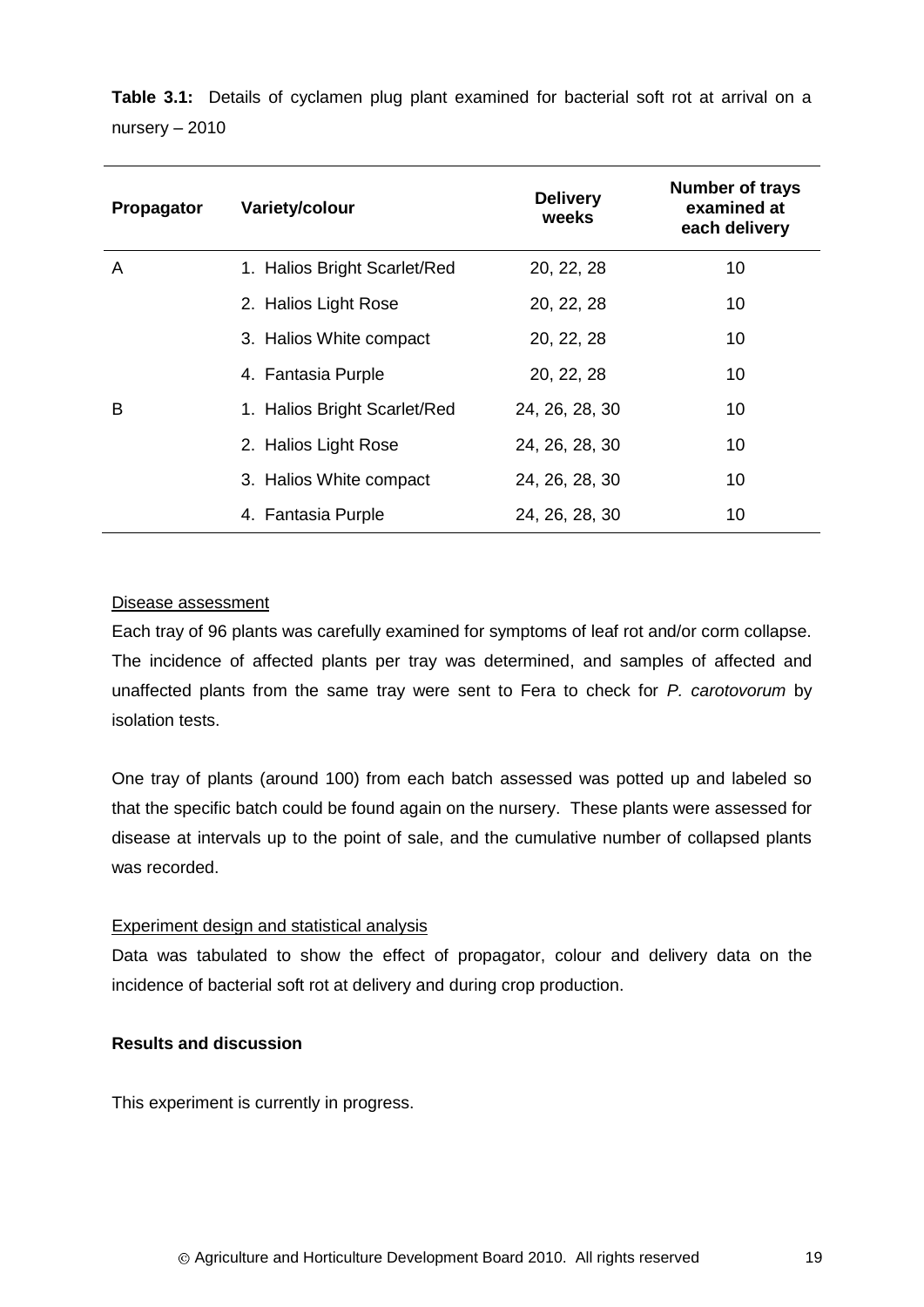## <span id="page-23-0"></span>**4. Evaluation of chemical protective treatments against** *Xanthomonas hortorum* **pv.**  *hederae* **on ivy**

## <span id="page-23-1"></span>**Introduction**

A literature review in year 1 identified a number of chemical treatments with reported protective value against bacterial infections in ornamentals. Attempts to evaluate selected treatments against infection of cyclamen by *Pectobacterium atrosepticum* in year 1 were unsuccessful since disease failed to develop on inoculated plants, even in untreated controls. A glasshouse experiment was conducted in year 2 to assess the effect of a number of the selected preventative spray treatments on leaf infection of *Hedera helix* cuttings following inoculation with *Xanthomonas hortorum* pv. *hederae.*

## <span id="page-23-2"></span>**Materials and methods**

#### Crop culture

Rooted cuttings of *Hedera helix*, transplanted into 10 cm pots, were placed in trays on capillary matting. Plants were watered from below (i.e. into the capillary matting) with a liquid feed (75 mg/L nitrogen, 50 mg/L phosphate and 150 mg/L potassium). Plants were grown in a heated shaded glasshouse. Average temperatures ranged from 16.1 to 31.0 °C (mean =  $20.7 \text{ °C}$ ) over the duration of the experiment.

## Bactericide applications

After 3 weeks growth and one week before inoculation, the following spray treatments were applied to upper and lower leaf surfaces until just before run-off:

- 1. Untreated (sprayed with sterile distilled water)
- 2 Copper oxychloride (0.5% Cuprokylt FL, Unicrop) foliar spray
- 3. Potassium phosphite (1% Farm-Fos 44) + Breakthru wetter foliar application
- 4. Fosetyl-Al (3.75 g per L Aliette 80WG, Certis) foliar spray
- 5. Azoxystrobin (1 ml per L Amistar, Syngenta) foliar spray
- 6. 10 mM methyl jasmonate (Sigma-Aldrich) foliar spray

A second batch of plants were treated similarly but also received a second treatment one week after inoculation. Plants were treated in 4 randomised blocks, each with 5 plants per treatment.

## Inoculation

*Xanthomonas hortorum* pv. *hederae* (NCPPB 939) was cultured on ND for 48 hrs and colonies were suspended in sterile distilled water (SDW). The concentration of bacteria in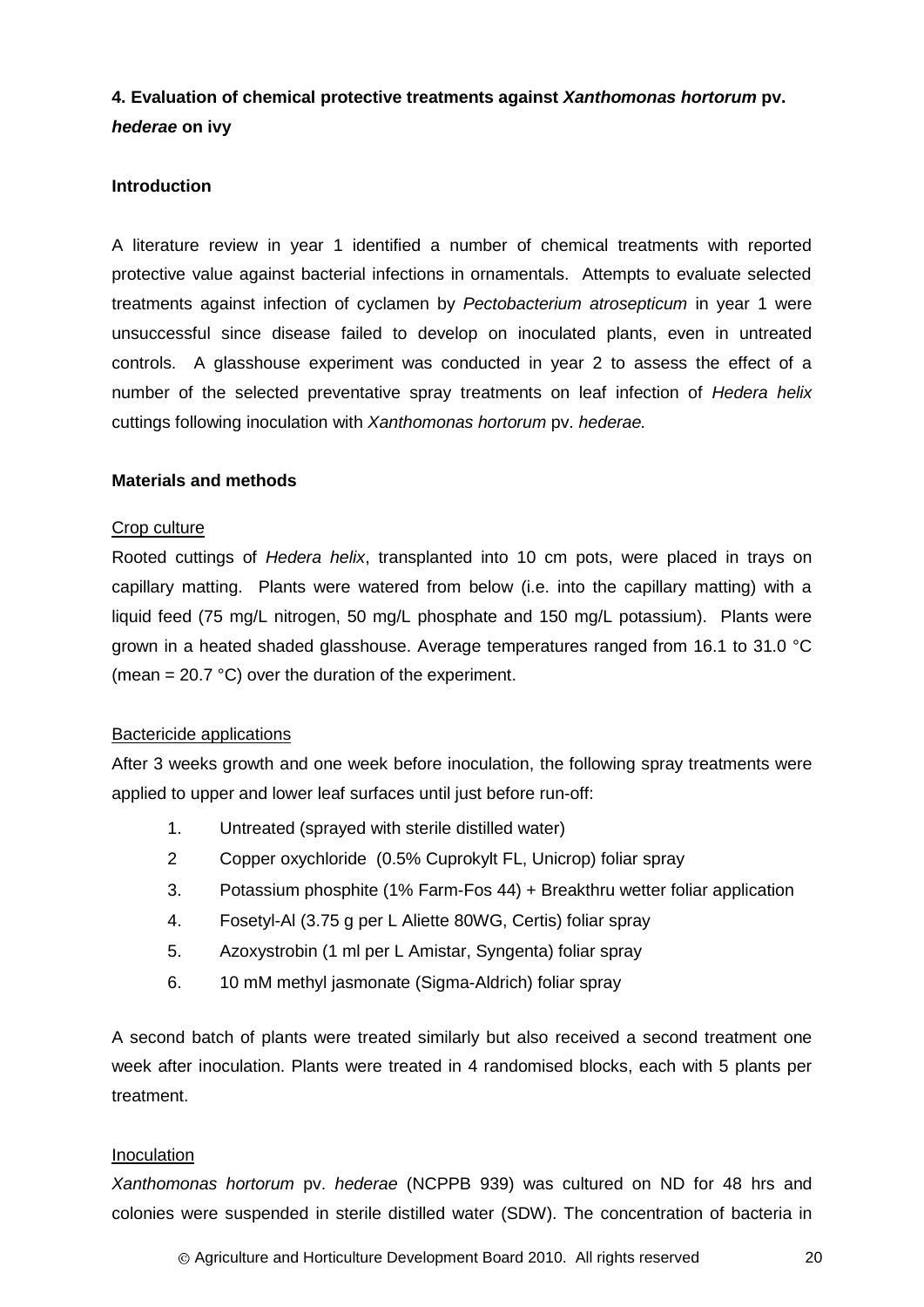the suspension was then diluted in SDW to  $10<sup>7</sup>$  cfu per ml according to its optical density  $(OD<sub>A=650nm</sub>)$ , using previously prepared calibration curves. Plants were inoculated after 4 weeks growth by spraying the bacterial suspension in SDW at  $10<sup>7</sup>$  cells per ml onto upper and lower surfaces of all fully-emerged leaves until the leaves were wetted but before run-off (approximately 15 ml per plant). Negative controls were sprayed with SDW. To encourage infection, one prominent leaf per plant was pricked with a sterile hypodermic needle immediately after spraying to create 10 small wounds to facilitate entry of the bacteria. After inoculation plants were covered with polythene bags to maximize humidity for 1 week. Thereafter plastic bags were removed and plants were observed weekly for development of symptoms of ivy bacterial leaf spot.

## <span id="page-24-0"></span>**Results**

Small leaf spots (up to 0.5 mm diameter) were observed from 2 weeks after inoculation in untreated controls, but were only associated with leaves which had been punctured after inoculation. Similar spots developed around wounded areas in all treatments but the frequency of development of symptoms in the 8 weeks after inoculation varied between treatments (Table 4.1).

**Table 4.1:** Development of *Xanthomonas* leaf spot disease at wound sites on inoculated ivy leaves after different preventative treatments compared with development on untreated leaves.

|                         | Mean % of wounded sites at which symptoms developed |                         |  |
|-------------------------|-----------------------------------------------------|-------------------------|--|
| <b>Treatment</b>        | <b>Single application</b>                           | <b>Two applications</b> |  |
| Cuprokylt FL            | 45.0                                                | 15.0                    |  |
| Farm-Fos 44             | 94.3                                                | 89.5                    |  |
| Aliette 80WG            | 96.3                                                | 86.0                    |  |
| Amistar                 | 68.8                                                | 80.0                    |  |
| Methyl jasmonate        | 85.0                                                | 86.0                    |  |
| Sterile distilled water | 100.0                                               | 100.0                   |  |
| Standard deviation:     | 28.32                                               | 30.74                   |  |

Cuprokylt FL provided the highest level of protection with significant control of disease development, especially after 2 applications. None of the other treatments significantly reduced the development of disease. Furthermore, the majority of lesions which did develop on Cuprokylt FL treated leaves were generally smaller than those on untreated leaves or leaves treated with any of the other products (Fig. 3.1).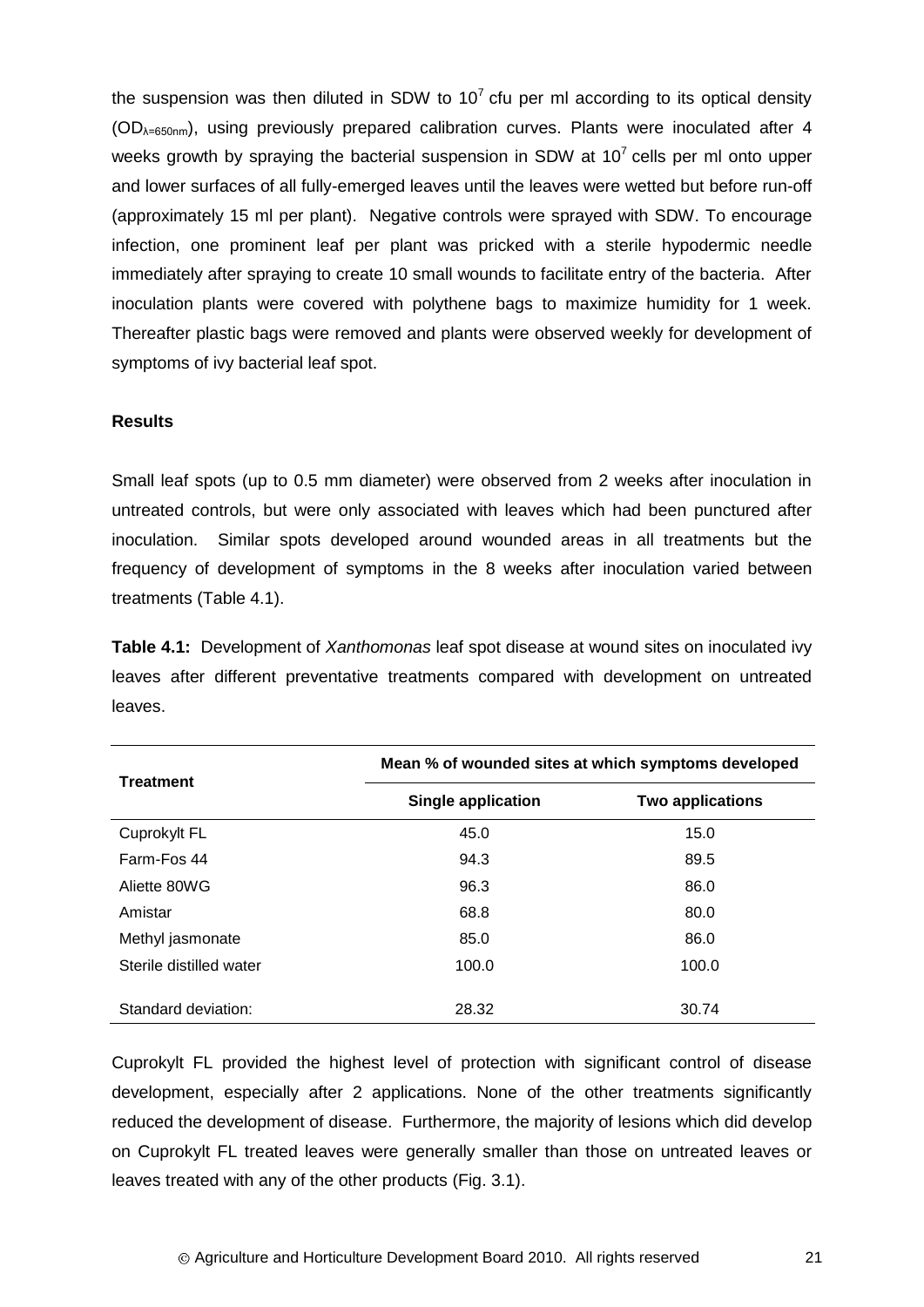a) Cuprokylt (2 applications)





b) Aliette (1 application)



c) Untreated inoculated controls







d) Uninoculated controls



Ļ

**Fig 3.1:** Upper and lower surface views of *Hedera helix* leaves with different degrees of infection by *Xanthomonas hortorum* pv. *hederae* in response to wounding, inoculation and preventative bactericide applications.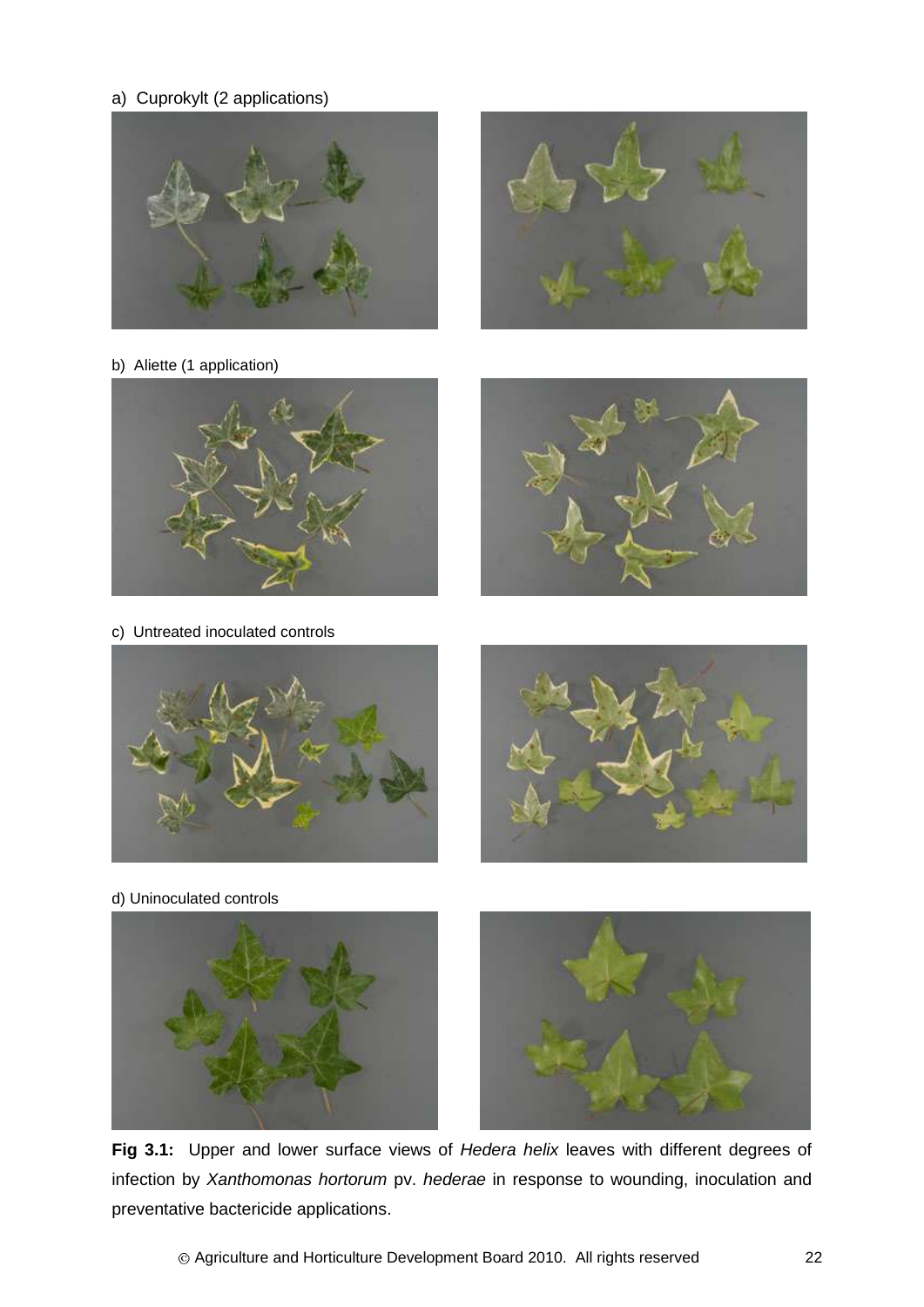<span id="page-26-0"></span>**5. Evaluation of available chemical disinfectants for efficacy in reducing populations of** *Pectobacterium, Xanthomonas* **and** *Pseudomonas* **on four types of surface**

## <span id="page-26-1"></span>**Introduction**

Due to the lack of available products for use on plants to control bacterial diseases, the use of chemical disinfectants to prevent outbreaks is a key component in disease management strategies. For example, chemical disinfectants can be used on glasshouse surfaces and equipment after a disease outbreak to reduce bacterial populations in the environment and thereby reduce the risk of infection when a new crop is introduced. Previous work has shown that the type of surface can influence disinfectant efficacy. The aim of this work was to evaluate seven disinfectants for their efficacy in reducing populations of *Pectobacterium, Xanthomonas* and *Pseudomonas* on four types of surface (Mypex matting, glass, concrete and aluminium).

## <span id="page-26-2"></span>**Materials and methods**

Seven approved disinfectants with distinct active ingredients were selected for laboratory efficacy experiments against the three bacterial pathogens *Pectobacterium carotovorum* (NCPPB 312), *Xanthomonas hortorum* pv. *hederae* (NCPPB 939) and *Pseudomonas syringae* pv. *syringae* (NCPPB 281). Activity was determined in Petri dish assays using the following products:

- Jet-5 (peroxygen)
- Household bleach (sodium hypochlorite)
- Virkon S (peroxygen)
- Menno Ter Forte (quaternary ammonium)  $\bullet$
- Menno Florades (organic acids)
- Fam-30 (iodophor)
- Biosept (grapefruit seed extract)

## <span id="page-26-3"></span>**Results and discussion**

Experiments are currently in progress to establish efficacy of these disinfectants against all three organisms on four different surfaces (Mypex matting, glass, concrete and aluminium). Bacteria smeared onto the different surfaces were treated with each product at the recommended rate and at half of this rate. Survival is being measured by swabbing the treated surfaces and culturing the bacteria on NA and ND media at either 30 mins, 1 hour or 24 hours after treatment. Completion of these experiments is expected by the end of September 2010.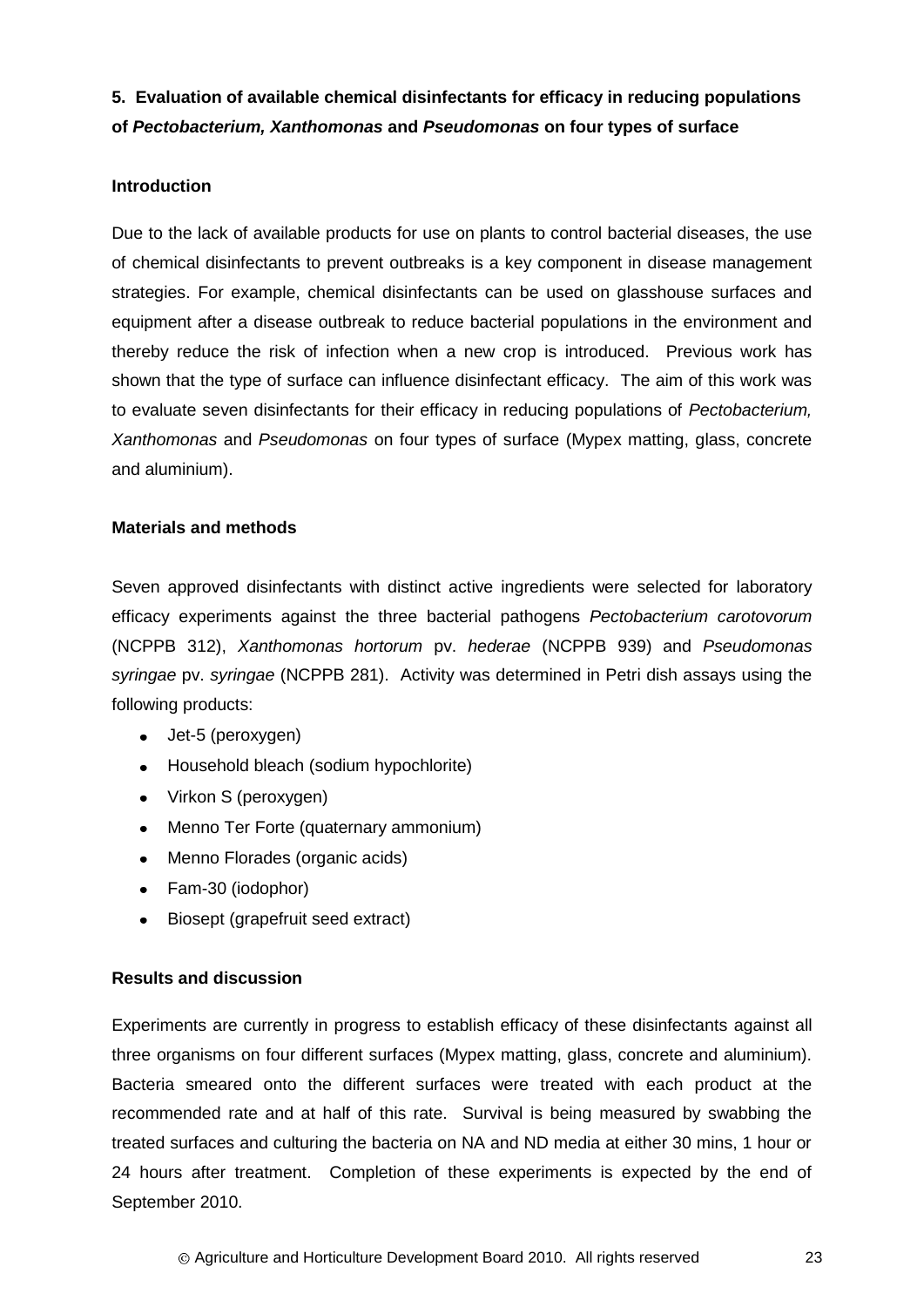## <span id="page-27-0"></span>**Conclusions**

## Year 2

- 1. There is little direct evidence to support the hypothesis that young cyclamen plants arriving on a nursery are already infected with latent *Pectobacterium carotovorum*, cause of bacterial soft rot, or show symptoms of the disease.
- 2. Individual batches of cyclamen supplied by different propagators and in different weeks, can differ significantly in the cumulative losses to bacterial soft rot by the time plants are sold.
- 3. Nursery observations suggest that differences in incidence of bacterial soft rot that develop in different batches of cyclamen may be associated with sciarid fly infestation and control measures taken against this pest.
- 4. A slimy malodorous soft rot of cyclamen corms, is a good indication of infection by *P. carotovorum*. Leaf petiole blackening is not a good indication of the disease.
- 5. Cyclamen corm soft rotting caused by *P. carotovorum* appears to start in the upper part of the corm.
- 6. No evidence was found to support the hypothesis that irrigation water or sand below capillary matting were sources of *P. carotovorum* on a nursery with a history of bacterial soft rot in cyclamen.
- 7. Preventative applications of copper oxychloride (Cuprokylt FL) but not of four other bactericide treatments, successfully reduced wound infections by *Xanthomonas hortorum* pv. *hederae* causing leaf spot disease on *Hedera helix.*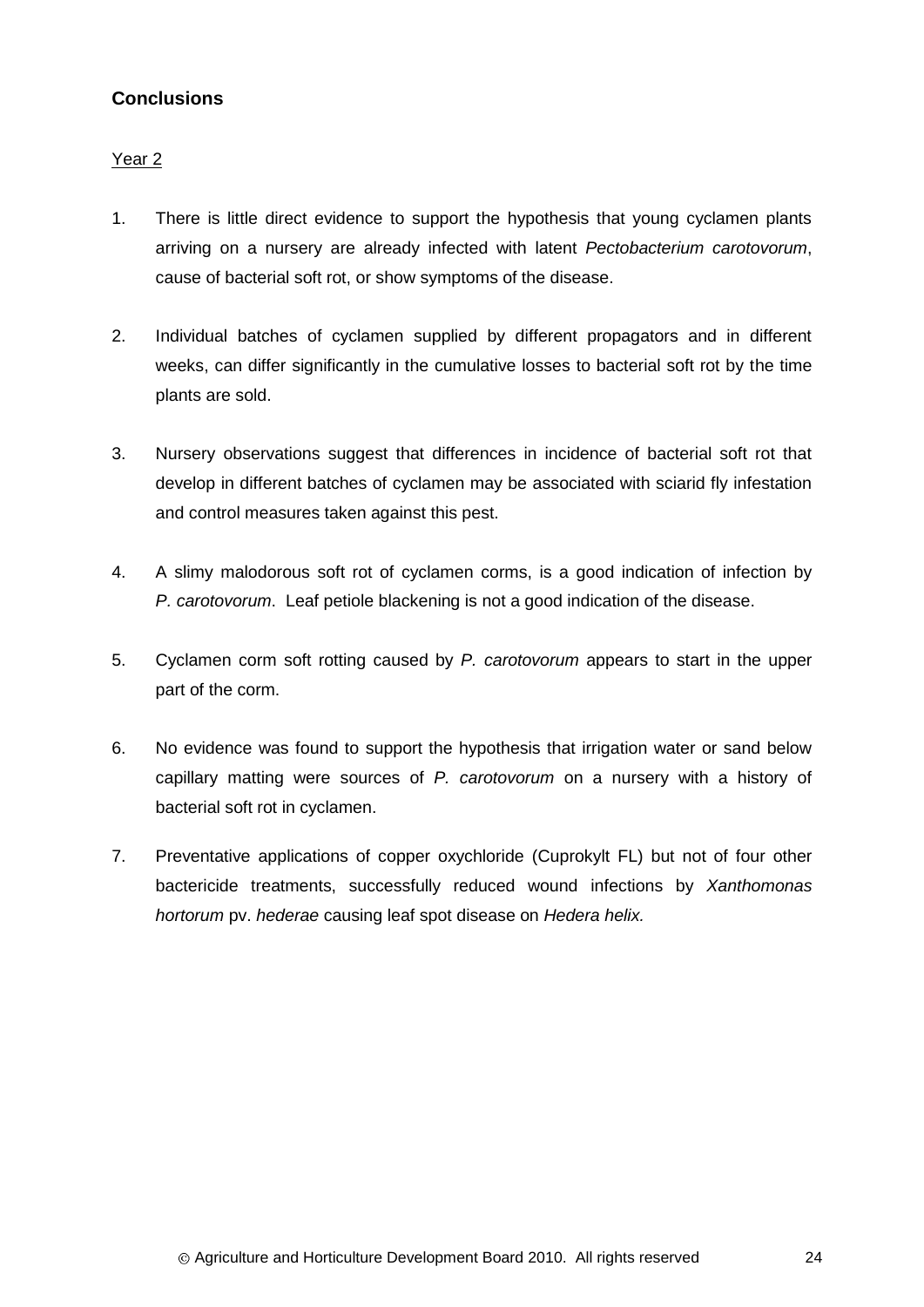## <span id="page-28-0"></span>**Technology transfer**

Project meetings Spalding – 2 July 2009 Spalding – 1 October 2009 Spalding – 14 December 2009

## **Article**

O'Neill T M & Elphinstone J (2010). Closing in on bacterial diseases. *HDC News* **163**, 20- 21.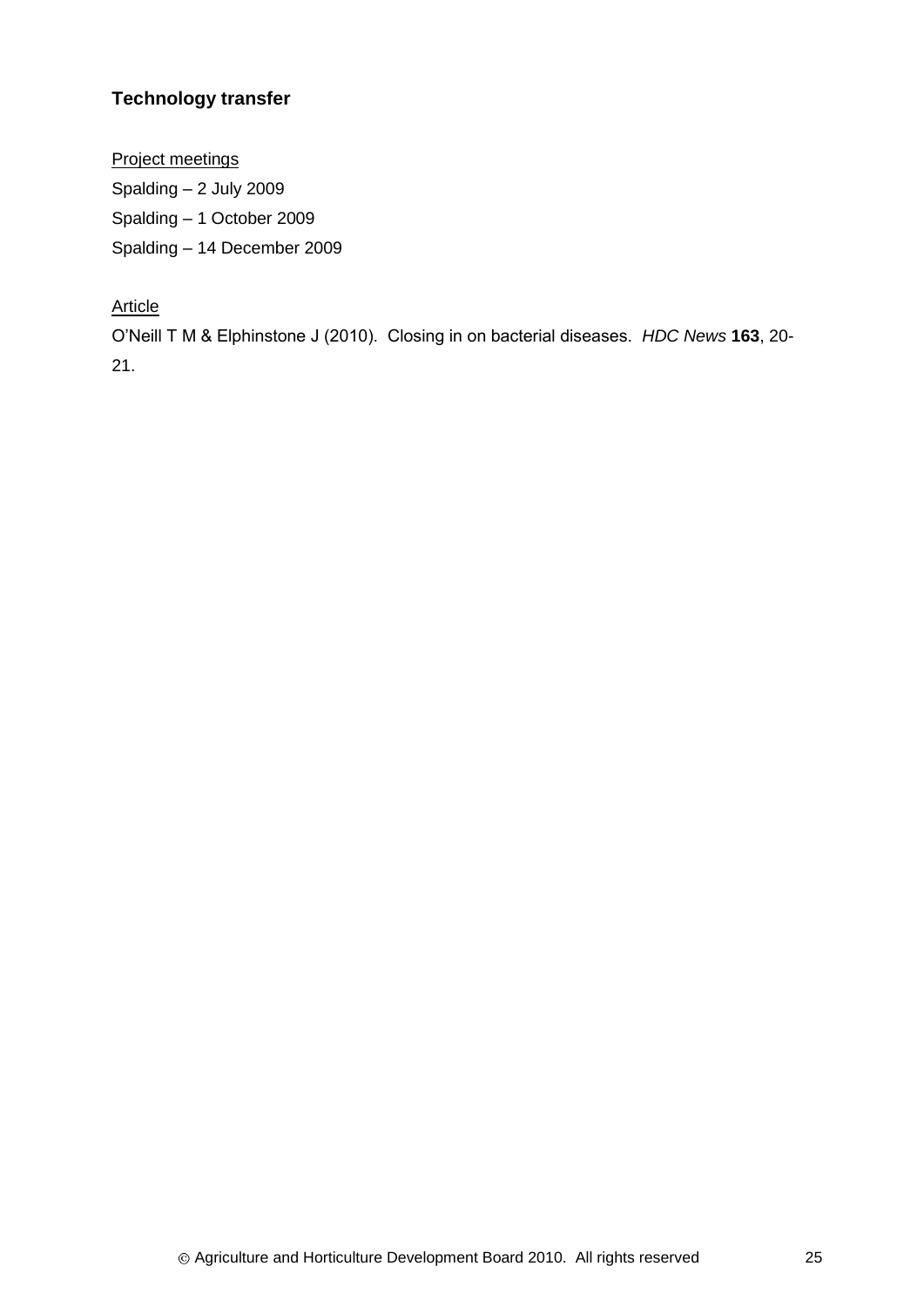# <span id="page-29-0"></span>**APPENDICES**

## **Appendix 1.** Trial diary

## **Monitoring** *P. carotovorum* **for understanding and control of bacterial soft rot in Cyclamen**

| Date      | <b>Action carried out</b>                                                                                                                                                                                                                                                                                                                    |
|-----------|----------------------------------------------------------------------------------------------------------------------------------------------------------------------------------------------------------------------------------------------------------------------------------------------------------------------------------------------|
| 7/5/2009  | Visited nursery for sampling and collection of week 19 cyclamen plugs.<br>Samples from propagators 1 and 4 sent to FERA for analysis.                                                                                                                                                                                                        |
| 21/5/2009 | Visited nursery for sampling and collection of week 20 cyclamen plugs from<br>propagator 3, and week 21 plugs from propagators 1, 2, 4 and 5. Samples from<br>all 5 propagators sent to FERA.                                                                                                                                                |
| 28/5/2009 | Visited nursery for sampling and collection of week 22 cyclamen plugs.<br>Samples from propagator 3 sent to FERA.                                                                                                                                                                                                                            |
| 4/6/2009  | Visited nursery for sampling and collection of week 22 cyclamen plugs from<br>propagator 5, and week 23 plugs from propagators 2 and 4. Samples sent to<br>FERA. Previous weeks plugs planted up, no disease seen at this stage.                                                                                                             |
| 11/6/2009 | Visited nursery for sampling and collection of week 24 cyclamen plugs.<br>Samples from propagators 1 and 3 sent to FERA. Previous weeks plugs<br>planted up, no disease seen at this stage.                                                                                                                                                  |
| 18/6/2009 | Visited nursery for sampling and collection of week 25 cyclamen plugs.<br>Samples from propagators 1, 2 and 4 sent to FERA. Previous weeks plugs<br>planted up, no disease seen at this stage. Samples of capillary matting, sand<br>from under the beds, and potting material from the machine also taken and<br>sent to FERA for analysis. |
| 25/6/2009 | Visited nursery for sampling and collection of week 26 cyclamen plugs.<br>Samples from propagator 3 sent to FERA. Sciarid flies arrive on this delivery<br>and Nemasys is applied for control as soon as plants received.                                                                                                                    |
| 2/7/2009  | Visited nursery for sampling and collection of week 27 cyclamen plugs.<br>Samples from propagators 1 and 4 sent to FERA for analysis. 1 <sup>st</sup> disease seen<br>in week 20 plants from propagator 3 and week 21 plants from propagator 4.                                                                                              |
| 9/7/2009  | Visited nursery for sampling and collection of week 28 cyclamen plugs.<br>Samples from propagators 2, 3 and 5 sent to FERA. Block 1 plants (from<br>weeks 19 and 20) spaced as per nursery practice and placed into randomised<br>trial plan.                                                                                                |
| 23/7/2009 | Block 2 plants (from weeks 21 and 22) spaced as per nursery practice and<br>placed into randomised trial plan. Trial assessed.                                                                                                                                                                                                               |
| 6/8/2009  | Trial assessed, bacterial soft rot now increasing in blocks 1 and 2.                                                                                                                                                                                                                                                                         |